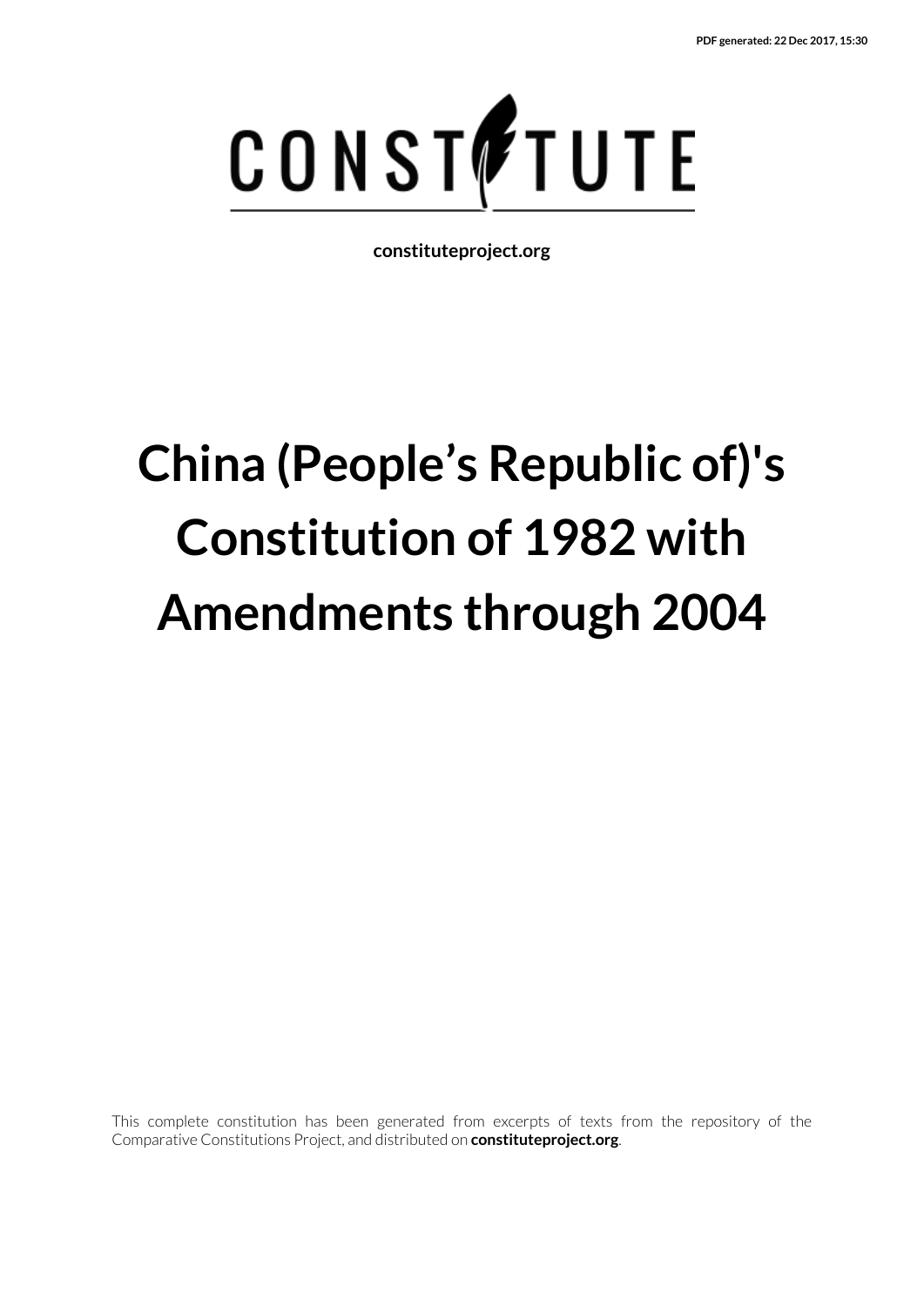### **Table of contents**

| CHAPTER II: THE FUNDAMENTAL RIGHTS AND DUTIES OF CITIZENS 11                                       |
|----------------------------------------------------------------------------------------------------|
|                                                                                                    |
|                                                                                                    |
|                                                                                                    |
|                                                                                                    |
|                                                                                                    |
| Section 5: The Local People's Congress and the Local People's Governments at Different Levels . 25 |
| Section 6: The Organs of Self-Government of National Autonomous Areas 29                           |
| Section 7: The People's Courts and the People's Procuratorates 31                                  |
| CHAPTER IV: THE NATIONAL FLAG, THE NATIONAL ANTHEM, THE<br>NATIONAL EMBLEM AND THE CAPITAL 33      |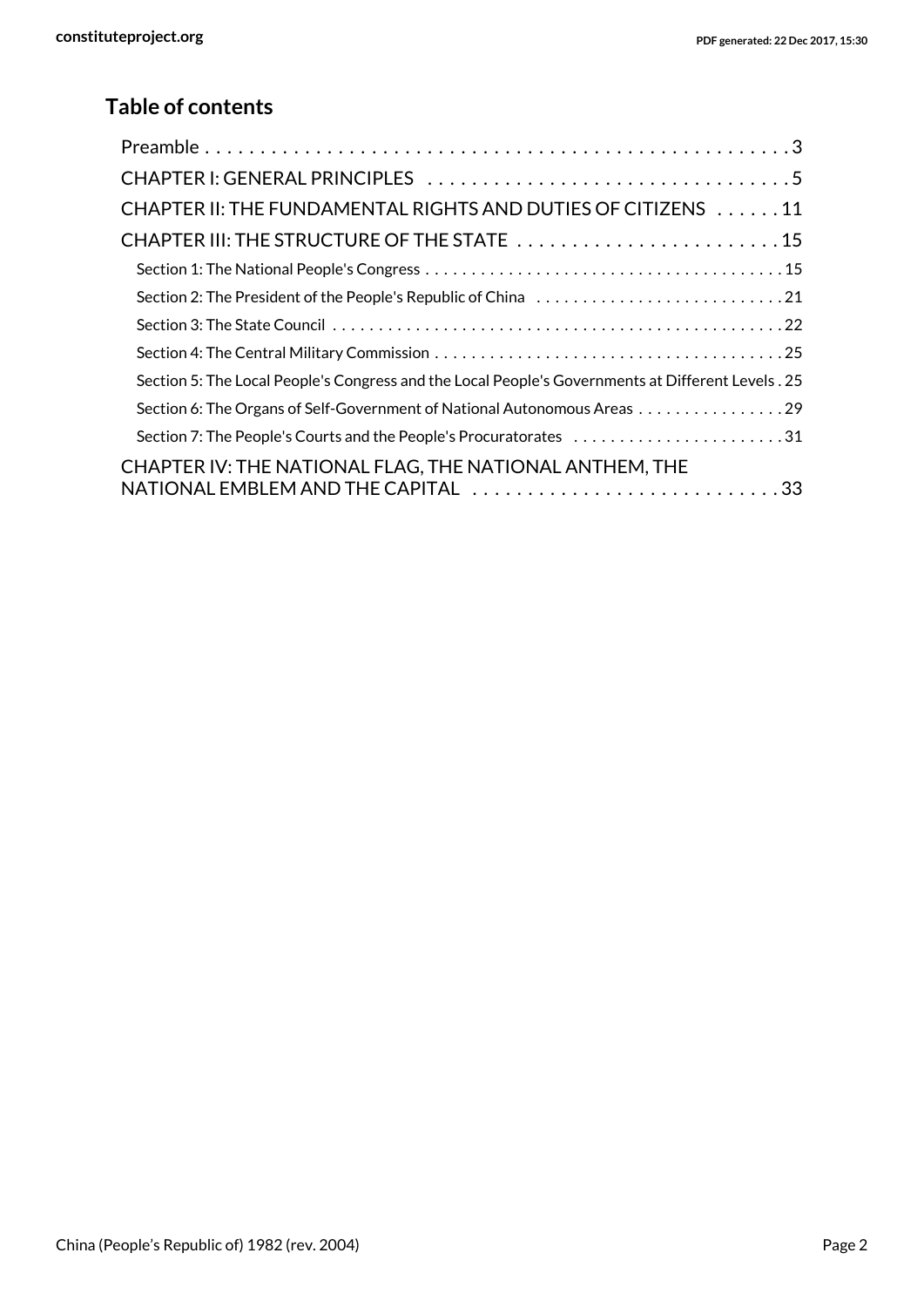- Motives for writing constitution Motives for writing constitution **Preamble**
- • Reference to country's history

• Political theorists/figures

• Political theorists/figures

• Reference to science

• Political theorists/figures

<span id="page-2-4"></span><span id="page-2-3"></span><span id="page-2-1"></span><span id="page-2-0"></span>China is one of the countries with the longest histories in the world. The people of all nationalities in China have jointly created a splendid culture and have a glorious revolutionary tradition.

Feudal China was gradually reduced after 1840 to a semi-colonial and semi-feudal country. The Chinese people waged wave upon wave of heroic struggles for national independence and liberation and for democracy and freedom. Great and earth-shaking historical changes have taken place in China in the 20th century. The Revolution of 1911, led by Dr. Sun Yat-sen, abolished the feudal monarchy and gave birth to the Republic of China. But the Chinese people had yet to fulfill their historical task of overthrowing imperialism and feudalism.

After waging hard, protracted and tortuous struggles, armed and otherwise, the Chinese people of all nationalities led by the Communist Party of China with Chairman Mao Zedong as its leader ultimately, in 1949, overthrew the rule of imperialism, feudalism and bureaucratic capitalism, won the great victory of the new-democratic revolution and founded the People's Republic of China. Thereupon, the Chinese people took state power into their own hands and became masters of the country.

After the founding of the People's Republic, the transition of Chinese society from a new-democratic to a socialist society was effected step by step. The socialist transformation of the private ownership of the means of production was completed, the system of exploitation of man by man eliminated and the socialist system established. The people's democratic dictatorship led by the working class and based on the alliance of workers and peasants, which is in essence the dictatorship of the proletariat, has been consolidated and developed. The Chinese people and the Chinese People's Liberation Army have thwarted aggression, sabotage and armed provocations by imperialists and hegemonists, safeguarded China's national independence and security and strengthened its national defense.

<span id="page-2-5"></span>Major successes have been achieved in economic development. An independent and fairly comprehensive socialist system of industry has in the main been established. There has been a marked increase in agricultural production. Significant progress has been made in educational, scientific, cultural and other undertakings, and socialist ideological education has yielded noteworthy results. The living standards of the people have improved considerably.

<span id="page-2-2"></span>Both the victory of China's new-democratic revolution and the successes of its socialist cause have been achieved by the Chinese people of all nationalities under the leadership of the Communist Party of China and the guidance of Marxism-Leninism and Mao Zedong Thought, and by upholding truth, correcting errors and overcoming numerous difficulties and hardships. China will stay in the primary stage of socialism for a long period of time. The basic task of the nation is to concentrate its efforts on socialist modernization along the road of Chinese-style socialism. Under the leadership of the Communist Party of China and the guidance of Marxism-Leninism, Mao Zedong Thought, Deng Xiaoping Theory and the important Theory of "Three Represents," the Chinese people of all nationalities will continue to adhere to the people's democratic dictatorship, follow the socialist road, persist in reform and opening-up, steadily improve socialist institutions, develop a socialist market economy, advance socialist democracy, improve the socialist legal system and work hard and self-reliantly to modernize industry, agriculture, national defense and science and technology step by step, promote the coordinated development of the material, political and spiritual civilizations to turn China into a powerful and prosperous socialist country with a high level of culture and democracy.

The exploiting classes as such have been eliminated in our country. However, class struggle will continue to exist within certain limits for a long time to come. The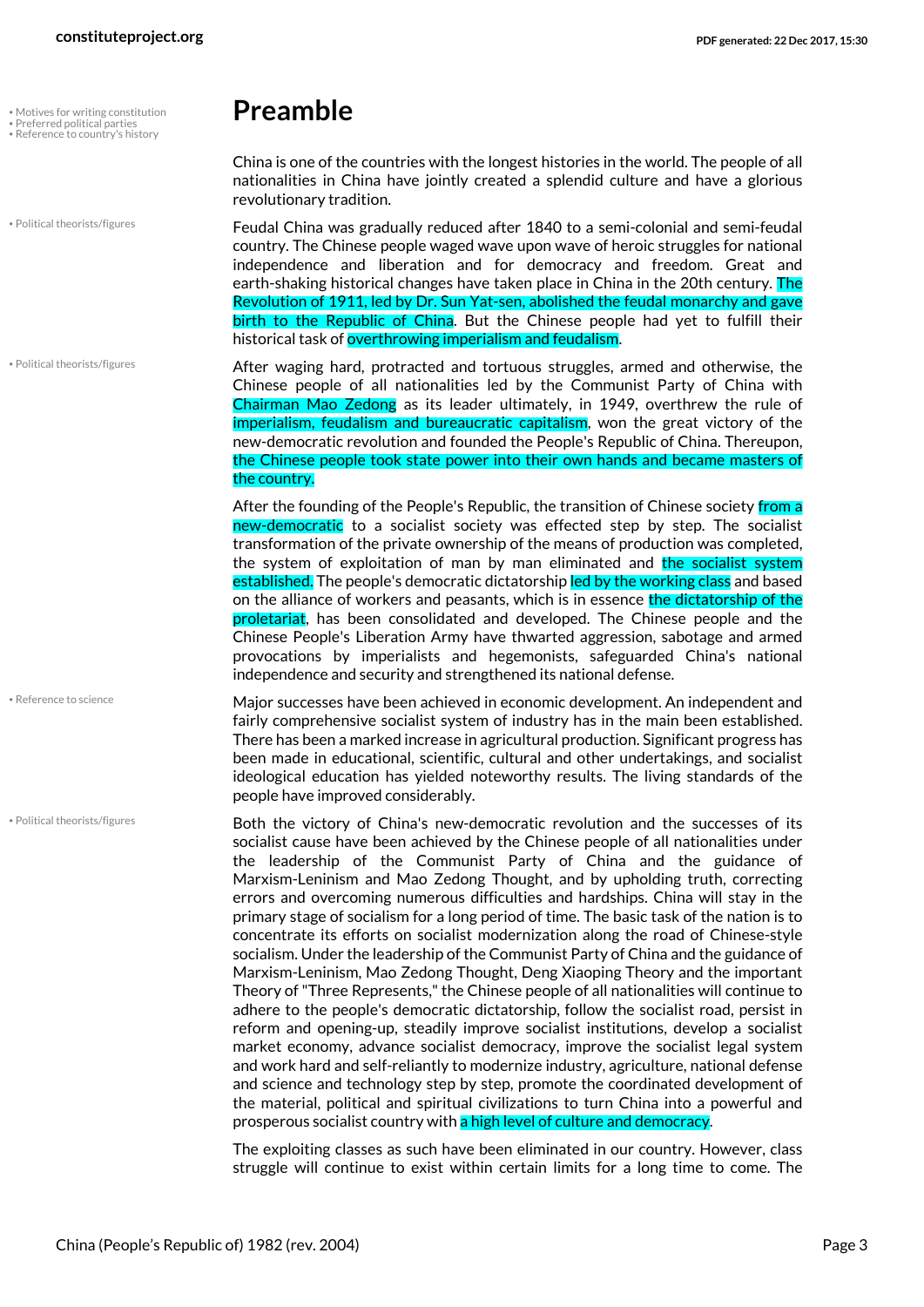Chinese people must fight against those forces and elements, both at home and abroad, that are hostile to China's socialist system and try to undermine it.

Taiwan is part of the sacred territory of the People's Republic of China. It is the lofty duty of the entire Chinese people, including our compatriots in Taiwan, to accomplish the great task of reunifying the motherland.

In building socialism it is imperative to rely on the workers, peasants and intellectuals and unite with all the forces that can be united. In the long years of revolution and construction, there has been formed under the leadership of the Communist Party of China a broad patriotic united front that is composed of democratic parties and people's organizations and embraces all socialist working people, all builders of socialism, all patriots who support socialism and all patriots who stand for reunification of the motherland. [As amended by the Fourth Constitutional Amending Law of March 14, 2004] This united front will continue to be consolidated and developed. The Chinese People's Political Consultative Conference is a broadly representative organization of the united front, which has played a significant historical role and will continue to do so in the political and social life of the country, in promoting friendship with the people of other countries and in the struggle for socialist modernization and for the reunification and unity of the country. The system of multi-party cooperation and political consultation led by the Communist Party of China will exist and develop in China for a long time to come.

The People's Republic of China is a unitary multi-national state built up jointly by the people of all its nationalities. Socialist relations of equality, unity and mutual assistance have been established among them and will continue to be strengthened. In the struggle to safeguard the unity of the nationalities, it is necessary to combat big-nation chauvinism, mainly Han chauvinism, and also necessary to combat local-national chauvinism. The state does its utmost to promote the common prosperity of all nationalities in the country.

China's achievements in revolution and construction are inseparable from support by the people of the world. The future of China is closely linked with that of the whole world. China adheres to an independent foreign policy as well as to the five principles of mutual respect for sovereignty and territorial integrity, mutual non-aggression, non-interference in each other's internal affairs, equality and mutual benefit, and peaceful coexistence in developing diplomatic relations and economic and cultural exchanges with other countries; China consistently opposes imperialism, hegemonism and colonialism, works to strengthen unity with the people of other countries, supports the oppressed nations and the developing countries in their just struggle to win and preserve national independence and develop their national economies, and strives to safeguard world peace and promote the cause of human progress.

This Constitution affirms the achievements of the struggles of the Chinese people of all nationalities and defines the basic system and basic tasks of the state in legal form; it is the fundamental law of the state and has supreme legal authority. The people of all nationalities, all state organs, the armed forces, all political parties and public organizations and all enterprises and undertakings in the country must take the Constitution as the basic norm of conduct, and they have the duty to uphold the dignity of the Constitution and ensure its implementation.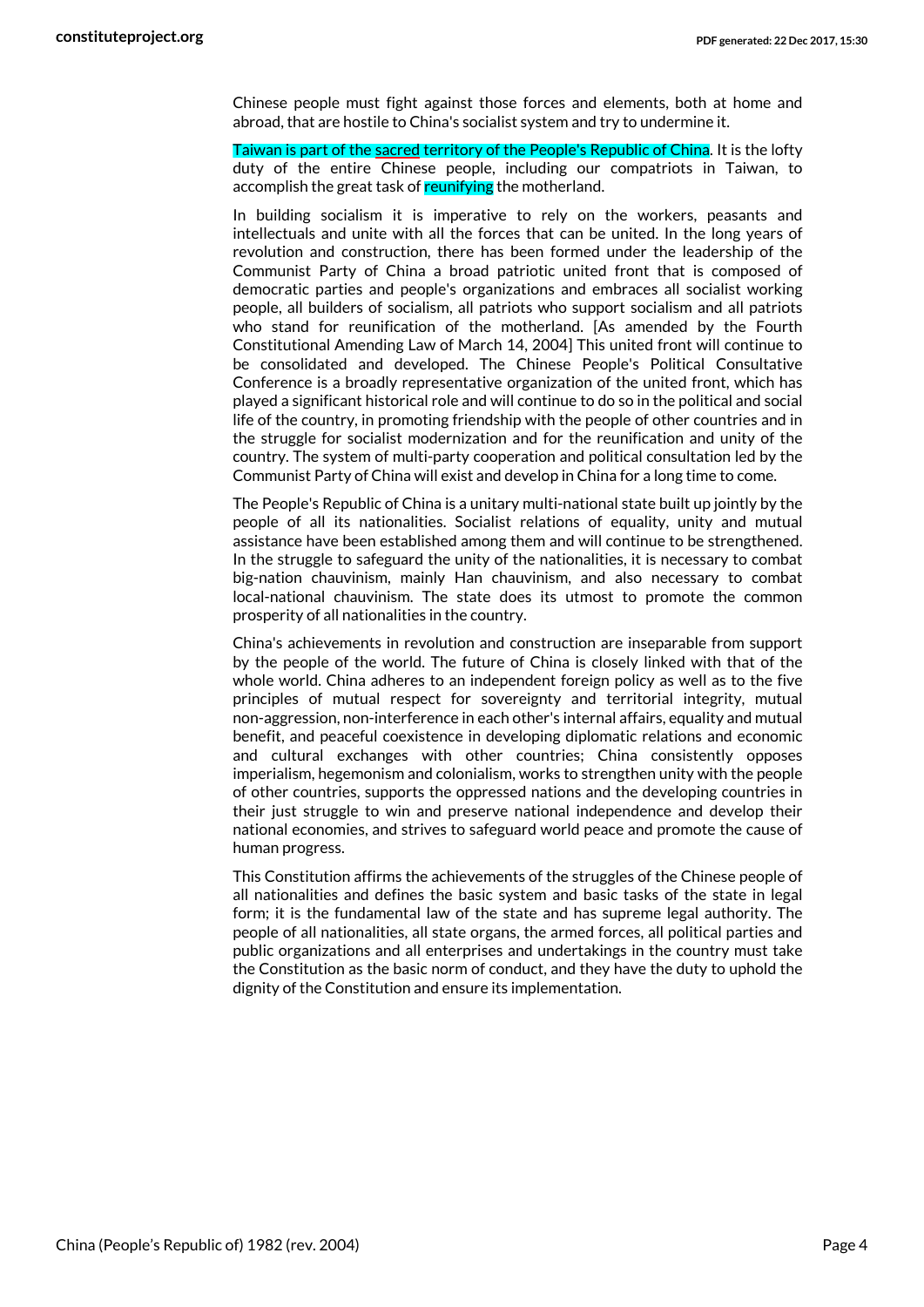## <span id="page-4-0"></span>**CHAPTER I: GENERAL PRINCIPLES**

• Type of government envisioned **Article 1**

<span id="page-4-2"></span>The People's Republic of China is a socialist state under the people's democratic dictatorship led by the working class and based on the alliance of workers and peasants.

The socialist system is the basic system of the People's Republic of China. Sabotage of the socialist system by any organization or individual is prohibited.

#### **Article 2**

All power in the People's Republic of China belongs to the **people.** 

The organs through which the people exercise state power are the National People's Congress and the local people's congresses at different levels.

The people administer state affairs and manage economic, cultural and social affairs through various channels and in various ways in accordance with the law.

#### **Article 3**

The state organs of the People's Republic of China apply the principle of democratic centralism.

The National People's Congress and the local people's congresses at different levels are instituted through democratic election. They are responsible to the people and subject to their supervision.

All administrative, judicial and procuratorial organs of the state are created by the people's congresses to which they are responsible and under whose supervision they operate.

The division of functions and powers between the central and local state organs is guided by the principle of giving full play to the initiative and enthusiasm of the local authorities under the unified leadership of the central authorities.

#### **Article 4**

• Equality regardless of nationality

<span id="page-4-1"></span>All nationalities in the People's Republic of China are equal. The state protects the lawful rights and interests of the minority nationalities and upholds and develops the relationship of equality, unity and mutual assistance among all of China's nationalities. Discrimination against and oppression of any nationality are prohibited; any acts that undermine the unity of the nationalities or instigate their secession are prohibited. The state helps the areas inhabited by minority nationalities speed up their economic and cultural development in accordance with the peculiarities and needs of the different minority nationalities.

Regional autonomy is practiced in areas where people of minority nationalities live in compact communities; in these areas organs of self-government are established for the exercise of the right of autonomy. All the national autonomous areas are inalienable parts of the People's Republic of China.

The people of all nationalities have the freedom to use and develop their own spoken and written languages, and to preserve or reform their own ways and customs.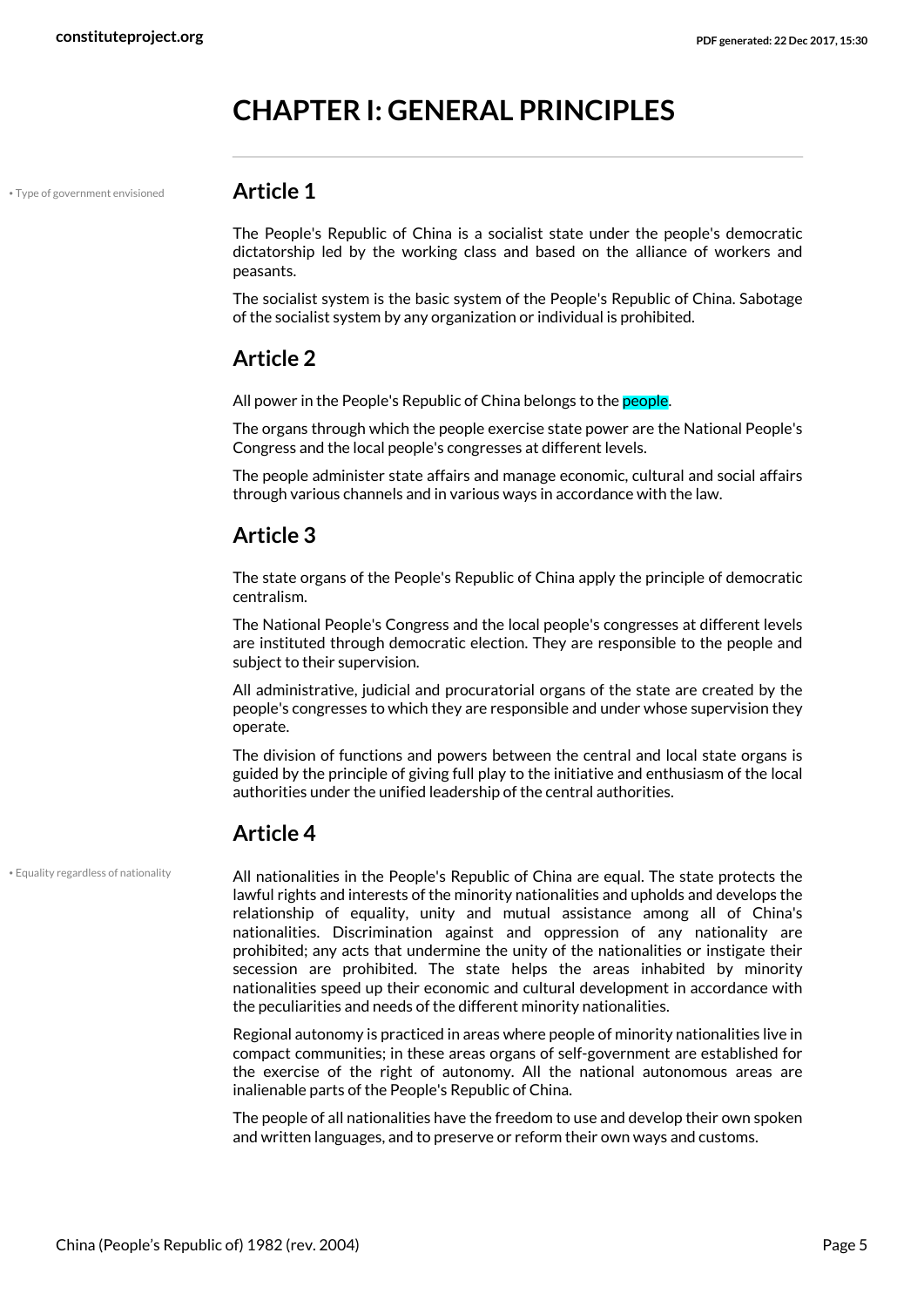• Duty to obey the constitution **Article 5**

<span id="page-5-0"></span>The People's Republic of China exercises power in accordance with the law and establishes a socialist country under the rule of law.

The state upholds the uniformity and dignity of the socialist legal system.

No law or administrative or local rules and regulations shall contravene the constitution.

All state organs, the armed forces, all political parties and public organizations and all enterprises and undertakings must abide by the Constitution and the law. All acts in violation of the Constitution and the law must be investigated.

No organization or individual may enjoy the privilege of being above the Constitution and the law.

#### **Article 6**

The basis of the socialist economic system of the People's Republic of China is socialist public ownership of the means of production, namely, ownership by the whole people and collective ownership by the working people. The system of socialist public ownership supersedes the system of exploitation of man by man; it applies the principle of "from each according to his ability, to each according to his work."

During the primary stage of socialism, the State adheres to the basic economic system with the public ownership remaining dominant and diverse sectors of the economy developing side by side, and to the distribution system with the distribution according to work remaining dominant and the coexistence of a variety of modes of distribution.

#### **Article 7**

The State-owned economy, that is, the socialist economy under ownership by the whole people, is the leading force in the national economy. The State ensures the consolidation and growth of the State-owned economy.

#### **Article 8**

Rural collective economic organizations practice the double-tier management system that combines unified and separate operations on the basis of the household-based output- related contracted responsibility system. Various forms of the cooperative economy in rural areas such as producers', supply and marketing, credit and consumers' cooperatives belong to the sector of the socialist economy under collective ownership by the working people.

Working people who are members of rural economic collectives have the right, within the limits prescribed by law, to farm plots of cropland and hilly land allotted for private use, engage in household sideline production and raise privately owned livestock.

The various forms of cooperative economy in the cities and towns, such as those in the handicraft, industrial, building, transport, commercial and service trades, all belong to the sector of socialist economy under collective ownership by the working people.

The state protects the lawful rights and interests of the urban and rural economic collectives and encourages, guides and helps the growth of the collective economy.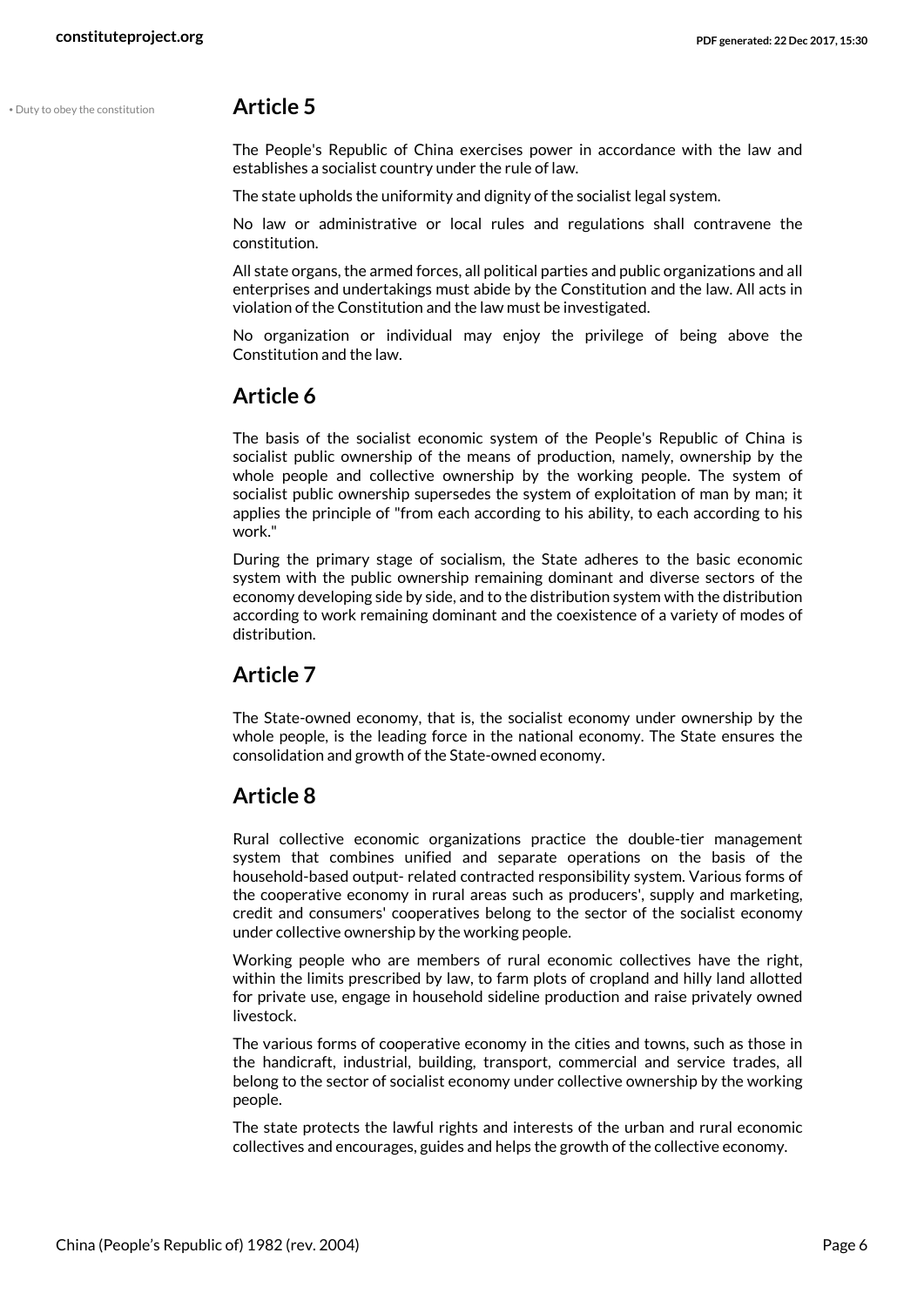• Ownership of natural resources

<span id="page-6-0"></span>Mineral resources, waters, forests, mountains, grassland, unreclaimed land, beaches and other natural resources are owned by the state, that is, by the whole people, with the exception of the forests, mountains, grassland, unreclaimed land and beaches that are owned by collectives in accordance with the law.

The state ensures the rational use of natural resources and protects rare animals and plants. The appropriation or damage of natural resources by any organization or individual by whatever means is prohibited.

#### **Article 10**

Land in the cities is owned by the state.

Land in the rural and suburban areas is owned by collectives except for those portions which belong to the state in accordance with the law; house sites and private plots of cropland and hilly land are also owned by collectives.

• Protection from expropriation

• Right to transfer property

The State may, in the public interest and in accordance with the provisions of law, expropriate or requisition land for its use and shall make compensation for the land expropriated or requisitioned.

No organization or individual may appropriate, buy, sell or otherwise engage in the transfer of land by unlawful means. The right to the use of land may be transferred according to law.

All organizations and individuals who use land must make rational use of the land.

#### **Article 11**

Individual, private and other non-public economies that exist within the limits prescribed by law are major components of the socialist market economy.

The State protects the lawful rights and interests of the non-public sectors of the economy such as the individual and private sectors of the economy. The State encourages, supports and guides the development of the non-public sectors of the economy and, in accordance with law, exercises supervision and control over the non-public sectors of the economy.

#### **Article 12**

Socialist public property is sacred and inviolable.

The state protects socialist public property. Appropriation or damage of state or collective property by any organization or individual by whatever means is prohibited.

#### <span id="page-6-2"></span>• Right to own property **Article 13**

Citizens' lawful private property is inviolable.

<span id="page-6-3"></span><span id="page-6-1"></span>The State, in accordance with law, protects the rights of citizens to private property and to its inheritance.

The State may, in the public interest and in accordance with law, expropriate or requisition private property for its use and shall make compensation for the private property expropriated or requisitioned. • Protection from expropriation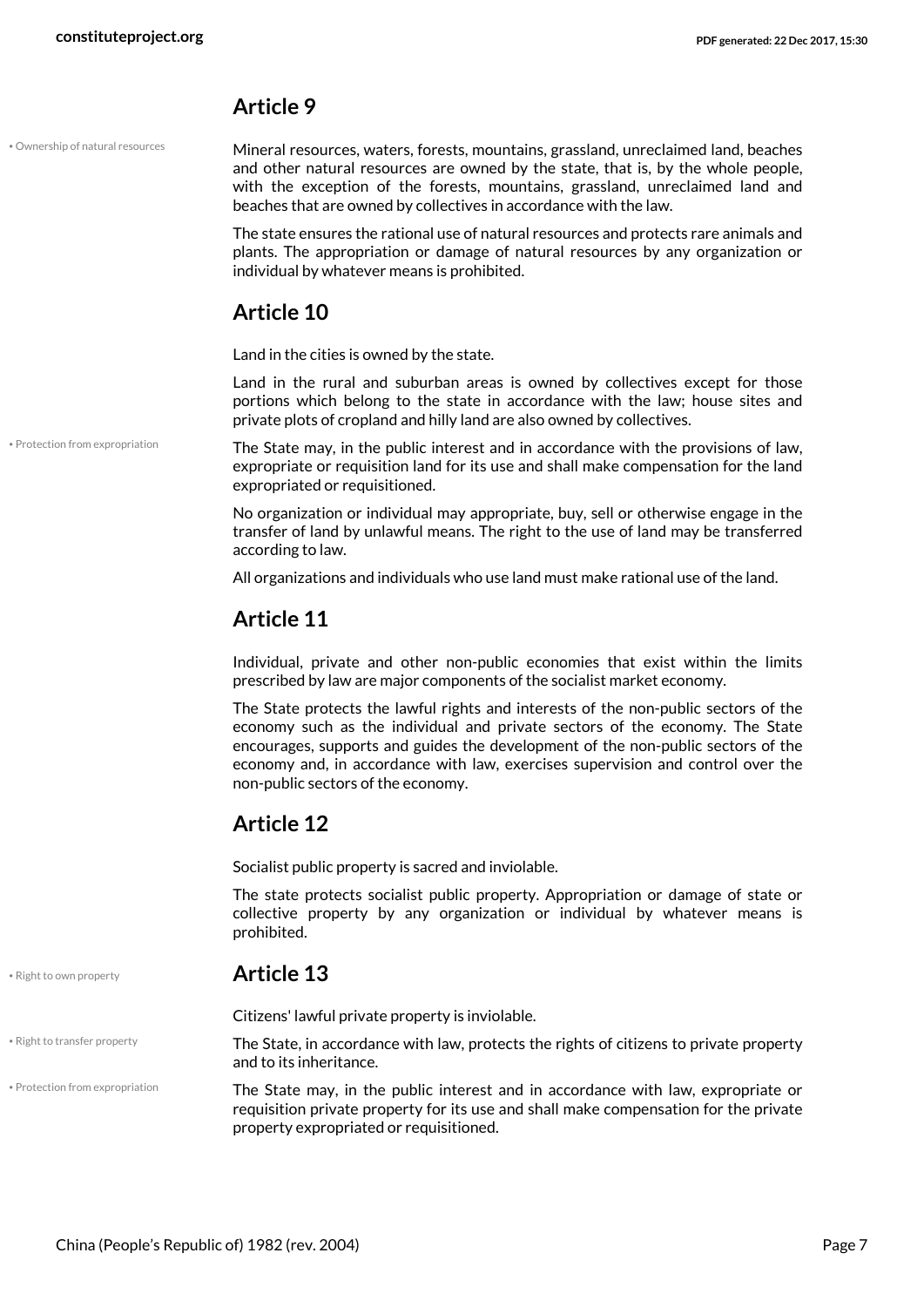• Reference to science

• Right to culture

The state continuously raises labor productivity, improves economic results and develops the productive forces by enhancing the enthusiasm of the working people, raising the level of their technical skill, disseminating advanced science and technology, improving the systems of economic administration and enterprise operation and management, instituting the socialist system of responsibility in various forms and improving organization of work.

The state practices strict economy and combats waste.

The state properly apportions accumulation and consumption, pays attention to the interests of the collective and the individual as well as of the state and, on the basis of expanded production, gradually improves the material and cultural life of the people.

The State establishes a sound social security system compatible with the level of economic development.

### **Article 15**

The state has put into practice a socialist market economy. The State strengthens the formulation of economic laws, improves macro adjustment and control and forbids according to law any units or individuals from interfering with the social economic order.

### **Article 16**

Stated-owned enterprises have decision-making power in operation and management within the limits prescribed by law. State-owned enterprises practice democratic management through congresses of workers and staff and in other ways in accordance with the law.

### **Article 17**

Collective economic organizations have decision-making power in conducting independent economic activities, on condition that they abide by the relevant laws. Collective economic organizations practice democratic management, elect or remove their managerial personnel and decide on major issue concerning operation and management according to law.

### **Article 18**

The People's Republic of China permits foreign enterprises, other foreign economic organizations and individual foreigners to invest in China and to enter into various forms of economic cooperation with Chinese enterprises and other economic organizations in accordance with the law of the People's Republic of China.

All foreign enterprises and other foreign economic organizations in China, as well as joint ventures with Chinese and foreign investment located in China, shall abide by the law of the People's Republic of China. Their lawful rights and interests are protected by the law of the People's Republic of China.

<span id="page-7-1"></span><span id="page-7-0"></span>

### • Right to culture **Article 19** • Reference to science

The state develops socialist educational undertakings and works to raise the scientific and cultural level of the whole nation.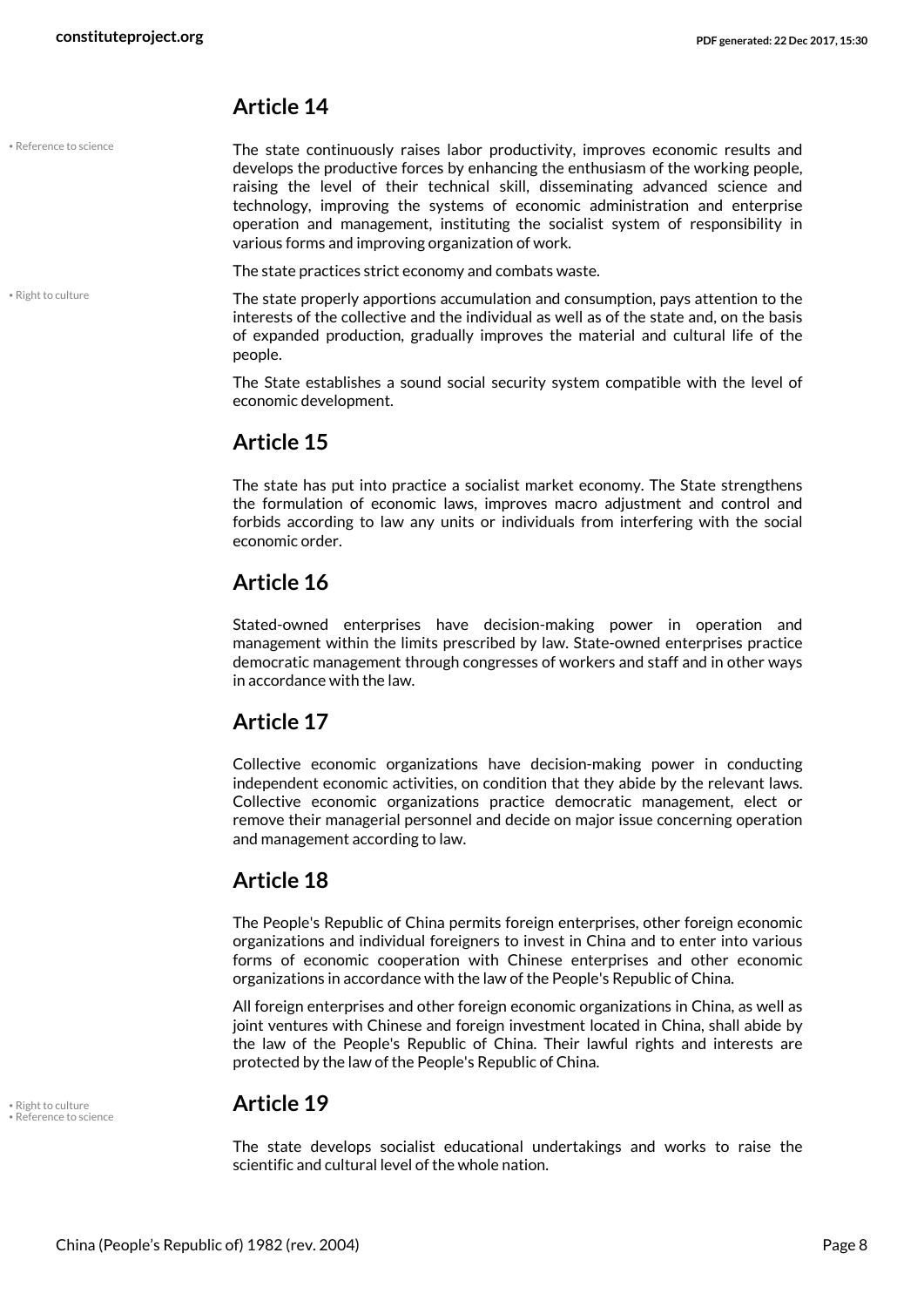• Compulsory education

• Official or national languages

<span id="page-8-0"></span>The state runs schools of various types, makes primary education compulsory and universal, develops secondary, vocational and higher education and promotes pre-school education.

The state develops educational facilities of various types in order to wipe out illiteracy and provide political, cultural, scientific, technical and professional education for workers, peasants, state functionaries and other working people. It encourages people to become educated through self-study.

The state encourages the collective economic organizations, state enterprises and undertakings and other social forces to set up educational institutions of various types in accordance with the law.

<span id="page-8-1"></span>The state promotes the nationwide use of Putonghua (common speech based on Beijing pronunciation).

#### **Article 20**

The state promotes the development of the natural and social sciences, disseminates scientific and technical knowledge, and commends and rewards achievements in scientific research as well as technological discoveries and inventions.

### **Article 21**

The state develops medical and health services, promotes modern medicine and traditional Chinese medicine, encourages and supports the setting up of various medical and health facilities by the rural economic collectives, state enterprises and undertakings and neighborhood organizations, and promotes sanitation activities of a mass character, all to protect the people's health.

The state develops physical culture and promotes mass sports activities to build up the people's physique.

### • Reference to art **Article 22** • Right to culture

The state promotes the development of literature and art, the press, broadcasting and television undertakings, publishing and distribution services, libraries, museums, cultural centers and other cultural undertakings, that serve the people and socialism, and sponsors mass cultural activities.

The state protects places of scenic and historical interest, valuable cultural monuments and relics and other important items of China's historical and cultural heritage.

#### **Article 23**

The state trains specialized personnel in all fields who serve socialism, increases the number of intellectuals and creates conditions to give full scope to their role in socialist modernization.

#### **Article 24**

The state strengthens the building of socialist spiritual civilization through spreading education in high ideals and morality, general education, education in discipline and the legal system, and through promoting the formulation and observance of rules of conduct and common pledges by different sections of the people in urban and rural areas.

<span id="page-8-4"></span><span id="page-8-3"></span>

<span id="page-8-5"></span><span id="page-8-2"></span>• Radio • Television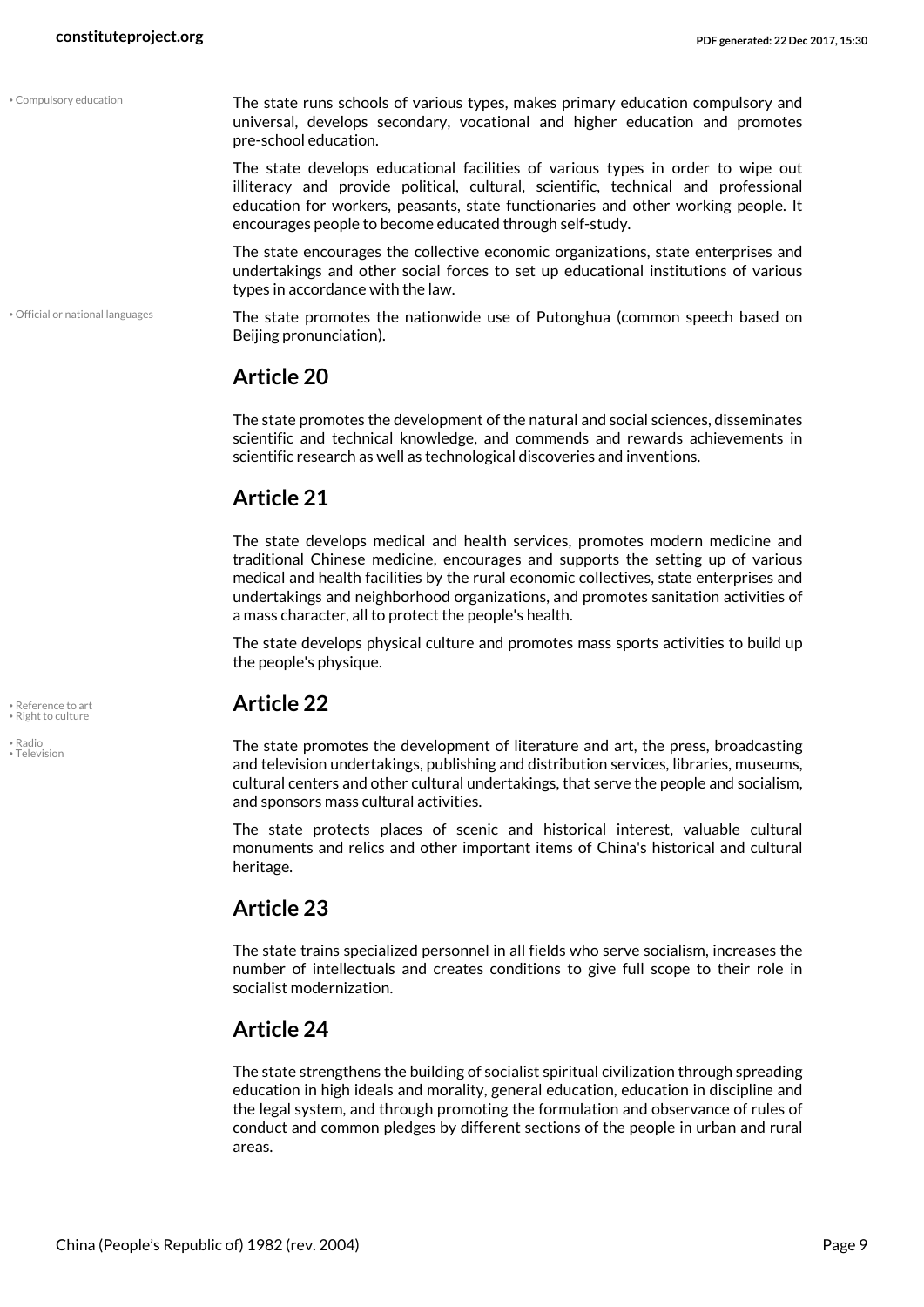The state advocates the civic virtues of love for the motherland, for the people, for labor, for science and for socialism; it educates the people in patriotism, collectivism, internationalism and communism and in dialectical and historical materialism; it combats the decadent ideas of capitalism and feudalism and other decadent ideas.

#### **Article 25**

The state promotes family planning so that population growth may fit the plans for economic and social development.

#### • Protection of environment **Article 26**

<span id="page-9-1"></span>The state protects and improves the living environment and the ecological environment, and prevents and controls pollution and other public hazards.

The state organizes and encourages forestation and the protection of forests.

#### **Article 27**

All state organs carry out the principle of simple and efficient administration, the system of responsibility for work and the system of training functionaries and assessing their work in order constantly to improve quality of work and efficiency and combat bureaucratism.

All state organs and functionaries must rely on the support of the people, keep in close touch with them, heed their opinions and suggestions, accept their supervision and work hard to serve them.

#### **Article 28**

The State maintains public order and suppresses treasonable and other criminal activities that endanger State security; it penalizes actions that endanger public security and disrupt the socialist economy and other criminal activities, and punishes and reforms criminals.

#### **Article 29**

The armed forces of the People's Republic of China belong to the people. Their tasks are to strengthen national defense, resist aggression, defend the motherland, safeguard the people's peaceful labor, participate in national reconstruction, and work hard to serve the people.

The state strengthens the revolutionization, modernization and regularization of the armed forces in order to increase the national defense capability.

<span id="page-9-2"></span>The administrative division of the People's Republic of China is as follows:

- **1.** The country is divided into provinces, autonomous regions and municipalities directly under the Central Government;
- **2.** Provinces and autonomous regions are divided into autonomous prefectures, counties, autonomous counties and cities;

<span id="page-9-0"></span>• Municipal government **Article 30** • Subsidiary unit government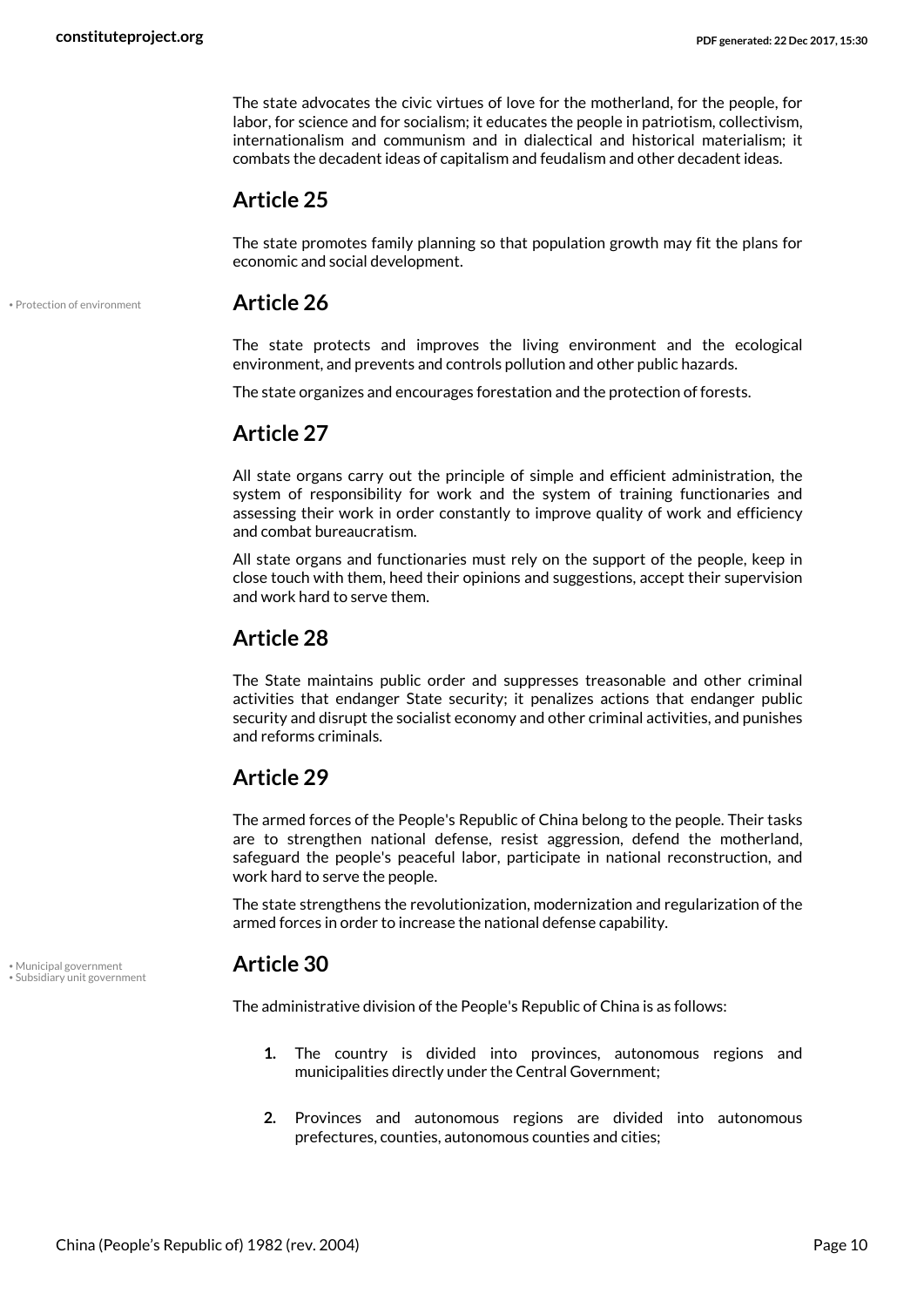**3.** Counties and autonomous counties are divided into townships, nationality townships and towns.

Municipalities directly under the Central Government and other large cities are divided into districts and counties. Autonomous prefectures are divided into counties, autonomous counties, and cities.

All autonomous regions, autonomous prefectures and autonomous counties are national autonomous areas.

#### **Article 31**

The state may establish special administrative regions when necessary. The systems to be instituted in special administrative regions shall be prescribed by law enacted by the National People's Congress in the light of the specific conditions.

#### **Article 32**

The People's Republic of China protects the lawful rights and interests of foreigners within Chinese territory, and while on Chinese territory foreigners must abide by the law[s] of the People's Republic of China.

<span id="page-10-8"></span>The People's Republic of China may grant asylum to foreigners who request it for political reasons.

## <span id="page-10-0"></span>**CHAPTER II: THE FUNDAMENTAL RIGHTS AND DUTIES OF CITIZENS**

### **Article 33**

• Requirements for birthright citizenship

• General guarantee of equality

• Protection of stateless persons

<span id="page-10-10"></span>• Eligibility for head of state **Article 34** • Minimum age for first chamber • Restrictions on voting

<span id="page-10-3"></span><span id="page-10-2"></span>

- <span id="page-10-5"></span><span id="page-10-4"></span>
- 

<span id="page-10-9"></span>All persons holding the nationality of the People's Republic of China are citizens of the People's Republic of China.

<span id="page-10-6"></span>All citizens of the People's Republic of China are equal before the law. Every citizen enjoys the rights and at the same time must perform the duties prescribed by the Constitution and the law.

<span id="page-10-1"></span>The State respects and preserves human rights.

<span id="page-10-7"></span>All citizens of the People's Republic of China who have reached the age of 18 have the right to vote and stand for election, regardless of nationality, race, sex, occupation, family background, religious belief, education, property status, or length of residence, except persons deprived of political rights according to law.

## **•** Freedom of assembly **Article 35**<br>• Freedom of association<br>• Freedom of expression

• Freedom of press **Citizens of the People's Republic of China enjoy freedom of speech, of the press, of** assembly, of association, of procession and of demonstration.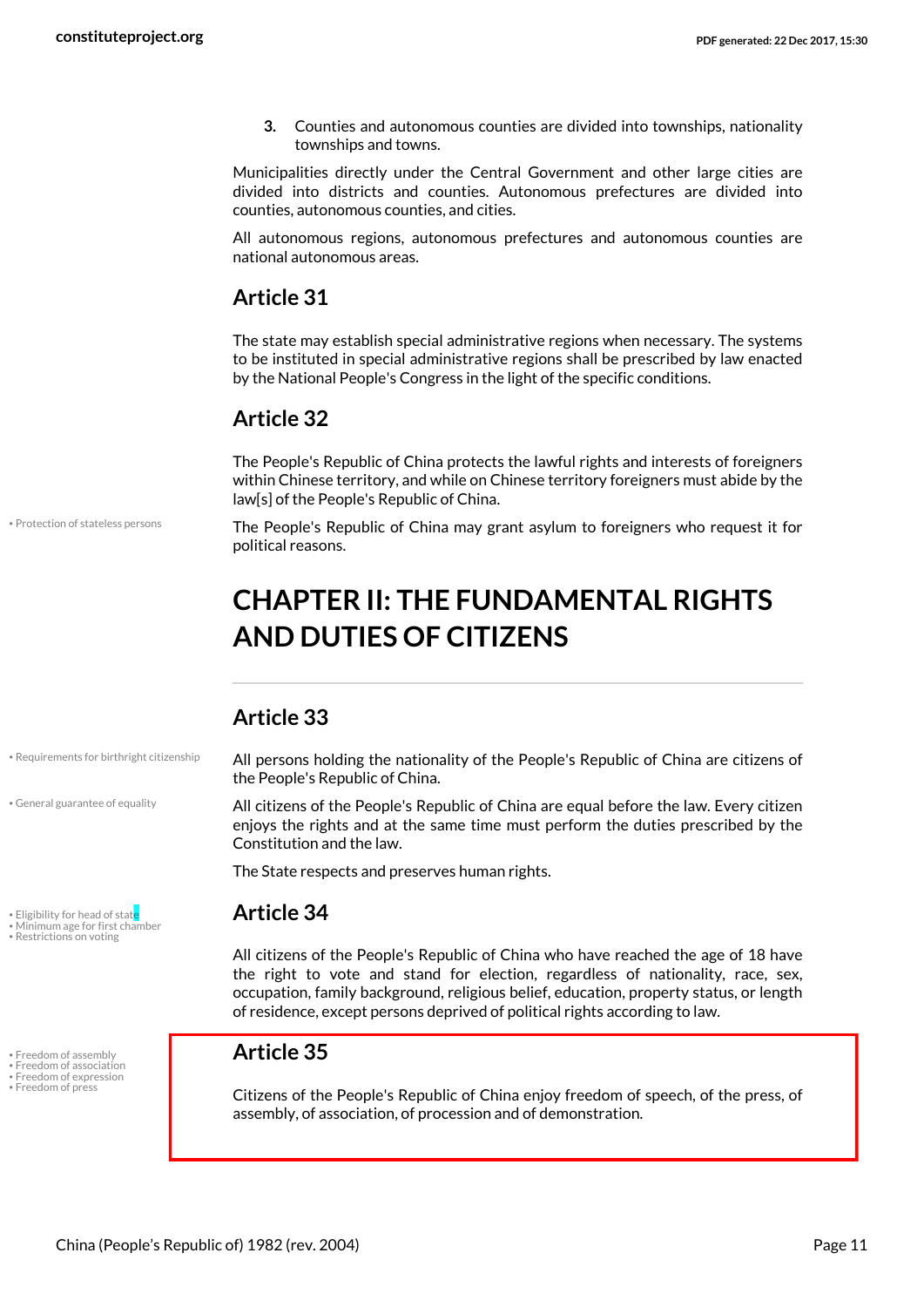<span id="page-11-4"></span><span id="page-11-2"></span><span id="page-11-1"></span>

| • Freedom of religion                                                             | <b>Article 36</b>                                                                                                                                                                                                                                                                                                                                                                                                                                                                       |
|-----------------------------------------------------------------------------------|-----------------------------------------------------------------------------------------------------------------------------------------------------------------------------------------------------------------------------------------------------------------------------------------------------------------------------------------------------------------------------------------------------------------------------------------------------------------------------------------|
|                                                                                   | Citizens of the People's Republic of China enjoy freedom of religious belief.                                                                                                                                                                                                                                                                                                                                                                                                           |
|                                                                                   | No state organ, public organization or individual may compel citizens to believe in, or<br>not to believe in, any religion; nor may they discriminate against citizens who believe<br>in, or do not believe in, any religion.                                                                                                                                                                                                                                                           |
|                                                                                   | The state protects normal religious activities. No one may make use of religion to<br>engage in activities that disrupt public order, impair the health of citizens or<br>interfere with the educational system of the state.                                                                                                                                                                                                                                                           |
|                                                                                   | Religious bodies and religious affairs are not subject to any foreign domination.                                                                                                                                                                                                                                                                                                                                                                                                       |
| • Protection from unjustified restraint                                           | <b>Article 37</b>                                                                                                                                                                                                                                                                                                                                                                                                                                                                       |
| · Inalienable rights                                                              | The freedom of person of citizens of the People's Republic of China is inviolable.                                                                                                                                                                                                                                                                                                                                                                                                      |
|                                                                                   | No citizen may be arrested except with the approval or by decision of a people's<br>procuratorate or by decision of a people's court, and arrests must be made by a<br>public security organ.                                                                                                                                                                                                                                                                                           |
| • Regulation of evidence collection                                               | Unlawful deprivation or restriction of citizens' freedom of person by detention or<br>other means is prohibited; and unlawful search of the person of citizens is prohibited.                                                                                                                                                                                                                                                                                                           |
| • Human dignity<br>• Inalienable rights<br>• Right to protect one's reputation    | <b>Article 38</b>                                                                                                                                                                                                                                                                                                                                                                                                                                                                       |
|                                                                                   | The personal dignity of citizens of the People's Republic of China is inviolable. Insult,<br>libel, false charge or frame-up directed against citizens by any means is prohibited.                                                                                                                                                                                                                                                                                                      |
| • Regulation of evidence collection<br>• Inalienable rights<br>• Right to privacy | <b>Article 39</b>                                                                                                                                                                                                                                                                                                                                                                                                                                                                       |
|                                                                                   | The home of citizens of the People's Republic of China is inviolable. Unlawful search<br>of, or intrusion into, a citizen's home is prohibited.                                                                                                                                                                                                                                                                                                                                         |
| • Freedom of press<br>• Right to privacy                                          | <b>Article 40</b>                                                                                                                                                                                                                                                                                                                                                                                                                                                                       |
|                                                                                   | The freedom and privacy of correspondence of citizens of the People's Republic of<br>China are protected by law. No organization or individual may, on any ground,<br>infringe upon the freedom and privacy of citizens' correspondence except in cases<br>where, to meet the needs of state security or of investigation into criminal offenses,<br>public security or procuratorial organs are permitted to censor correspondence in<br>accordance with procedures prescribed by law. |
| · Ultra-vires administrative actions<br>• Right of petition                       | <b>Article 41</b>                                                                                                                                                                                                                                                                                                                                                                                                                                                                       |
|                                                                                   | Citizens of the People's Republic of China have the right to criticize and make<br>suggestions to any state organ or functionary. Citizens have the right to make to<br>relevant state organs complaints and charges against, or exposures of, violation of                                                                                                                                                                                                                             |

In case of complaints, charges or exposures made by citizens, the state organ concerned must deal with them in a responsible manner after ascertaining the facts. No one may suppress such complaints, charges and exposures, or retaliate against the citizens making them.

<span id="page-11-9"></span><span id="page-11-8"></span><span id="page-11-7"></span><span id="page-11-6"></span><span id="page-11-5"></span><span id="page-11-3"></span><span id="page-11-0"></span>the law or dereliction of duty by any state organ or functionary; but fabrication or

distortion of facts with the intention of libel or frame-up is prohibited.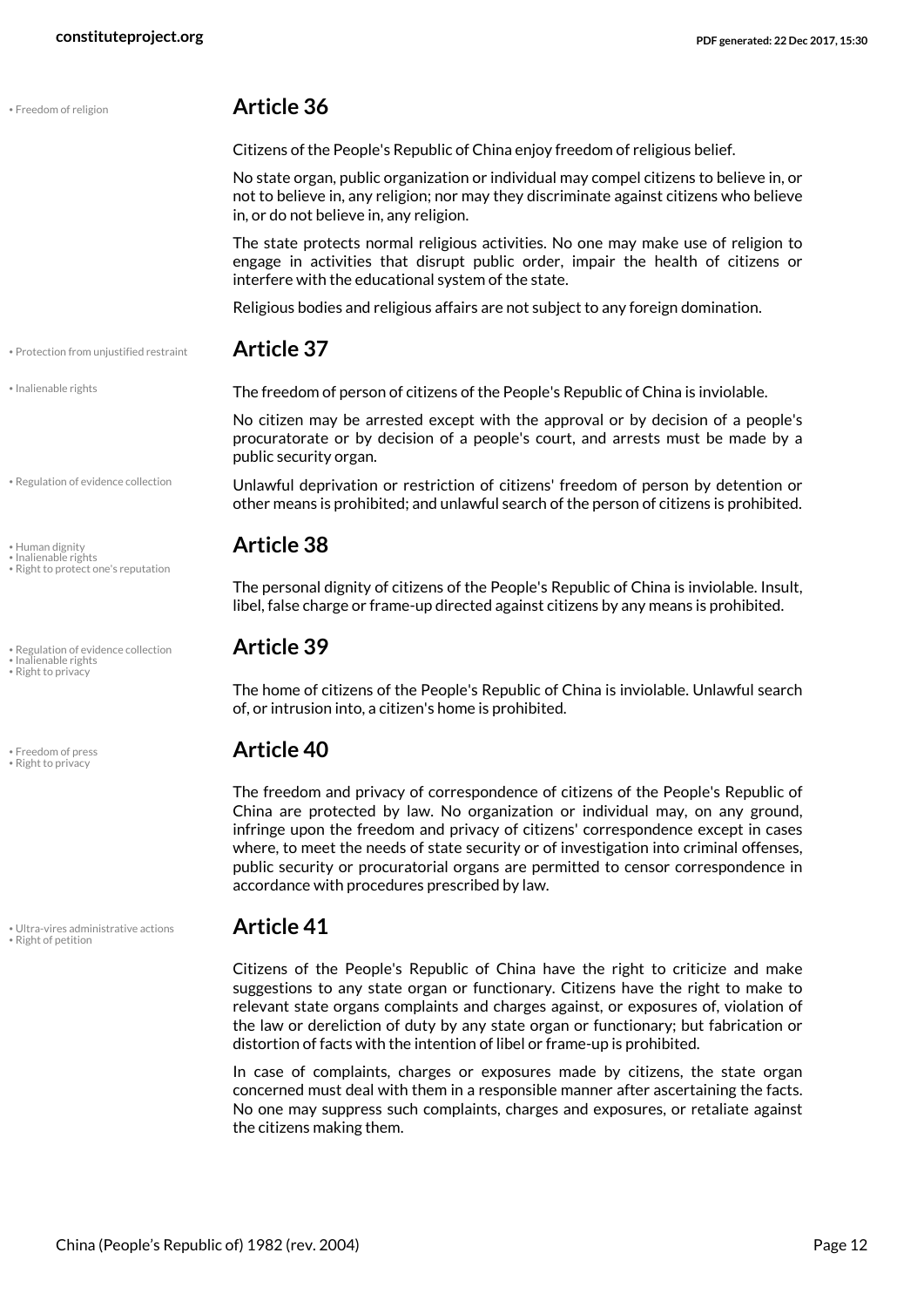Citizens who have suffered losses through infringement of their civil rights by any state organ or functionary have the right to compensation in accordance with the law.

### <span id="page-12-2"></span><span id="page-12-0"></span>• Right to work **Article 42** • Duty to work

Citizens of the People's Republic of China have the right as well as the duty to work.

Using various channels, the state creates conditions for employment, strengthens labor protection, improves working conditions and, on the basis of expanded production, increases remuneration for work and social benefits.

Work is the glorious duty of every able-bodied citizen. All working people in State-owned enterprises and in urban and rural economic collectives should perform their tasks with an attitude consonant with their status as masters of the country. The State promotes socialist labor emulation, and commends and rewards model and advanced workers. The State encourages citizens to take part in voluntary labor.

The state provides necessary vocational training to citizens before they are employed.

#### • Right to rest and leisure **Article 43**

<span id="page-12-1"></span>

Working people in the People's Republic of China have the right to rest.

The state expands facilities for rest and recuperation of working people, and prescribes working hours and vacations for workers and staff.

#### **Article 44**

The state prescribes by law the system of retirement for workers and staff in enterprises and undertakings and for functionaries of organs of state. The livelihood of retired personnel is ensured by the state and society.

### • State support for the elderly **Article 45** • State support for the disabled

<span id="page-12-4"></span><span id="page-12-3"></span>Citizens of the People's Republic of China have the right to material assistance from the state and society when they are old, ill or disabled. The state develops the social insurance, social relief and medical and health services that are required to enable citizens to enjoy this right.

The state and society ensure the livelihood of disabled members of the armed forces, provide pensions to the families of martyrs and give preferential treatment to the families of military personnel.

The state and society help make arrangements for the work, livelihood and education of the blind, deaf-mute and other handicapped citizens.

#### **Article 46**

Citizens of the People's Republic of China have the duty as well as the right to receive education.

The state promotes the all-round moral, intellectual and physical development of children and young people.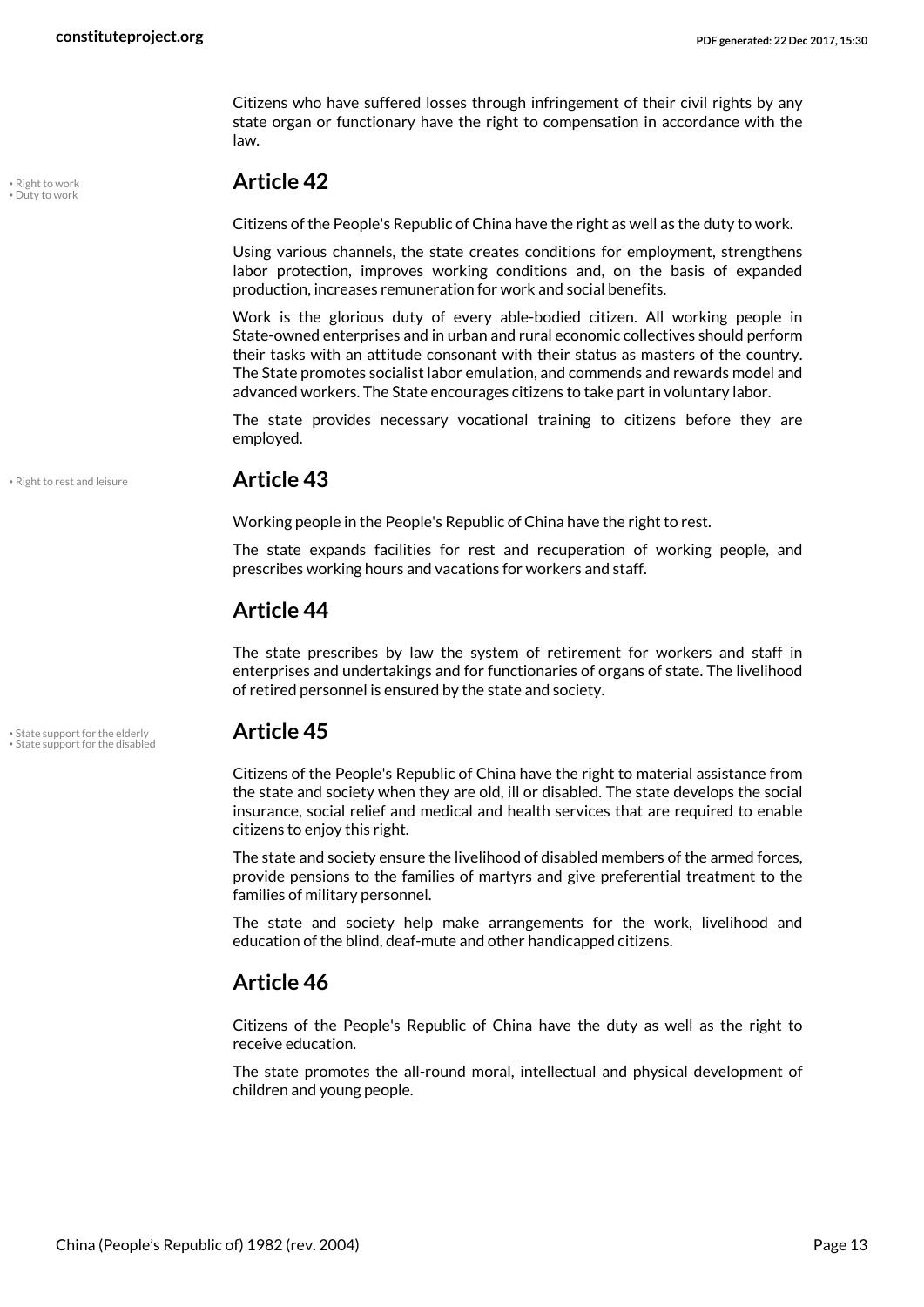• Right to academic freedom **Article 47** 

• Equality regardless of gender

• Right to equal pay for work

<span id="page-13-8"></span>• Right to found a family<br>• Right to marry

- 
- 

<span id="page-13-5"></span><span id="page-13-3"></span><span id="page-13-2"></span>

- Reference to art<br>• Right to culture<br>• Reference to science
- <span id="page-13-4"></span>

Citizens of the People's Republic of China have the freedom to engage in scientific research, literary and artistic creation and other cultural pursuits. The state encourages and assists creative endeavors conducive to the interests of the people made by citizens engaged in education, science, technology, literature, art and other cultural work.

#### **Article 48**

<span id="page-13-1"></span>Women in the People's Republic of China enjoy equal rights with men in all spheres of life, political, economic, cultural and social, and family life.

<span id="page-13-6"></span>The state protects the rights and interests of women, applies the principle of equal pay for equal work for men and women alike and trains and selects cadres from among women.

#### <span id="page-13-9"></span>• Rights of children **Article 49**

<span id="page-13-7"></span>Marriage, the family, and mother and child are protected by the state.

Both husband and wife have the duty to practice family planning.

Parents have the duty to rear and educate their minor children, and children who have come of age have the duty to support and assist their parents.

Violation of the freedom of marriage is prohibited. Maltreatment of old people, women and children is prohibited.

#### **Article 50**

The People's Republic of China protects the legitimate rights and interests of Chinese nationals residing abroad and protects the lawful rights and interests of returned overseas Chinese and of the family members of Chinese nationals residing abroad.

### **Article 51**

The exercise by citizens of the People's Republic of China of their freedoms and rights may not infringe upon the interests of the state, of society and of the collective, or upon the lawful freedoms and rights of other citizens.

### **Article 52**

It is the duty of citizens of the People's Republic of China to safeguard the unity of the country and the unity of all its nationalities.

#### • Duty to obey the constitution **Article 53**

<span id="page-13-0"></span>Citizens of the People's Republic of China must abide by the Constitution and the law, keep state secrets, protect public property and observe labor discipline and public order and respect social ethics.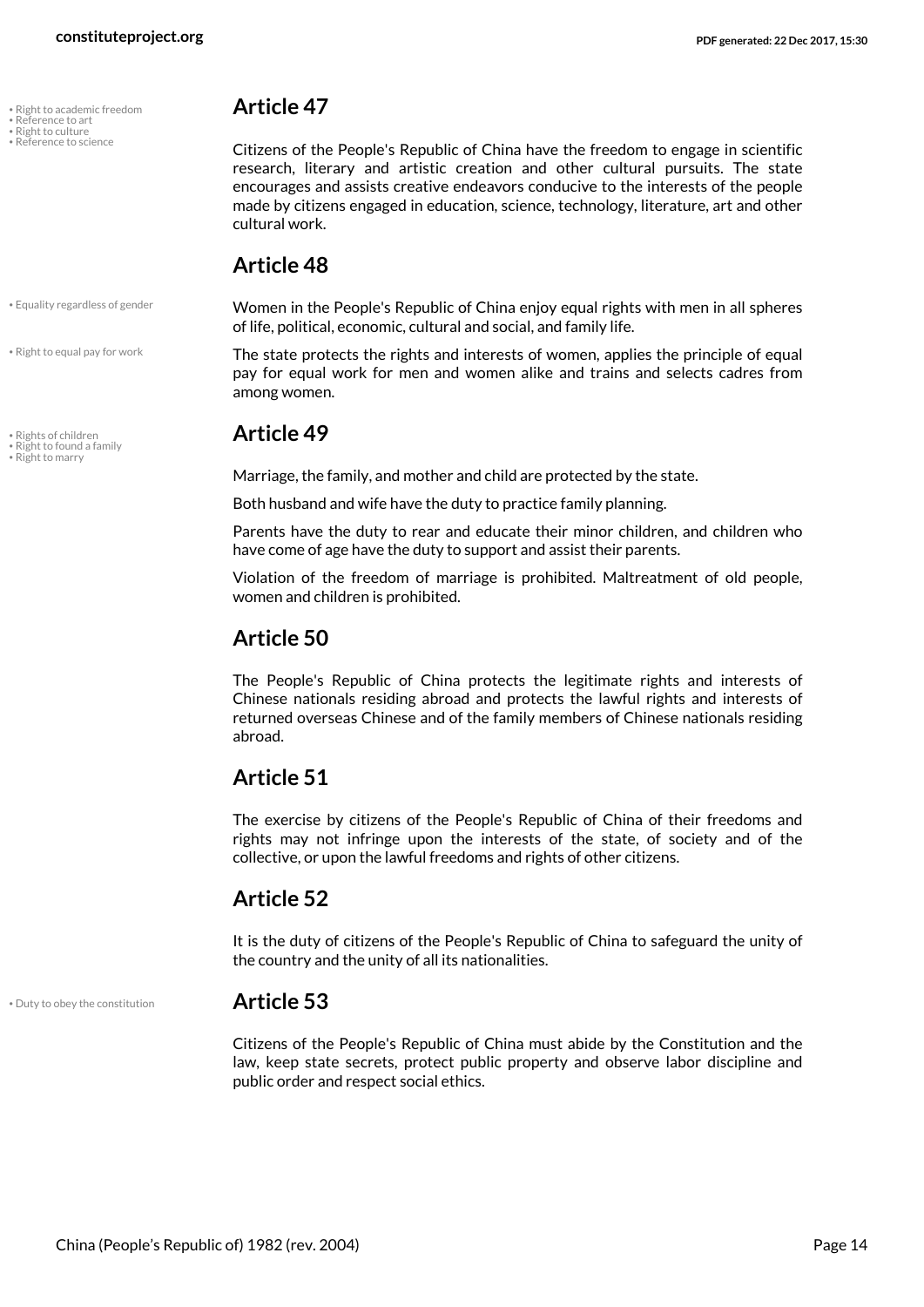It is the duty of citizens of the People's Republic of China to safeguard the security, honor and interests of the motherland; they must not commit acts detrimental to the security, honor and interests of the motherland.

• Duty to serve in the military **Article 55**

<span id="page-14-3"></span>It is the sacred obligation of every citizen of the People's Republic of China to defend the motherland and resist aggression.

It is the honorable duty of citizens of the People's Republic of China to perform military service and join the militia in accordance with the law.

<span id="page-14-2"></span>

#### • Duty to pay taxes **Article 56**

It is the duty of citizens of the People's Republic of China to pay taxes in accordance with the law.

## <span id="page-14-0"></span>**CHAPTER III: THE STRUCTURE OF THE STATE**

<span id="page-14-1"></span>

• Structure of legislative chamber(s) **Article 57**

<span id="page-14-6"></span>

The National People's Congress of the People's Republic of China is the highest organ of state power. Its permanent body is the Standing Committee of the National People's Congress.

#### <span id="page-14-5"></span>• Standing committees **Article 58**

The National People's Congress and its Standing Committee exercise the legislative power of the state.

#### • First chamber representation quotas **Article 59**

<span id="page-14-4"></span>The National People's Congress is composed of deputies elected from the provinces, autonomous regions, municipalities directly under the Central Government, and the special administrative regions, and of deputies elected from the armed forces. All the minority nationalities are entitled to appropriate representation.

Election of deputies to the National People's Congress is conducted by the Standing Committee of the National People's Congress.

The number of deputies to the National People's Congress and the manner of their election are prescribed by law.

• Term length for first chamber **Article 60**

<span id="page-14-7"></span>The National People's Congress is elected for a term of five years.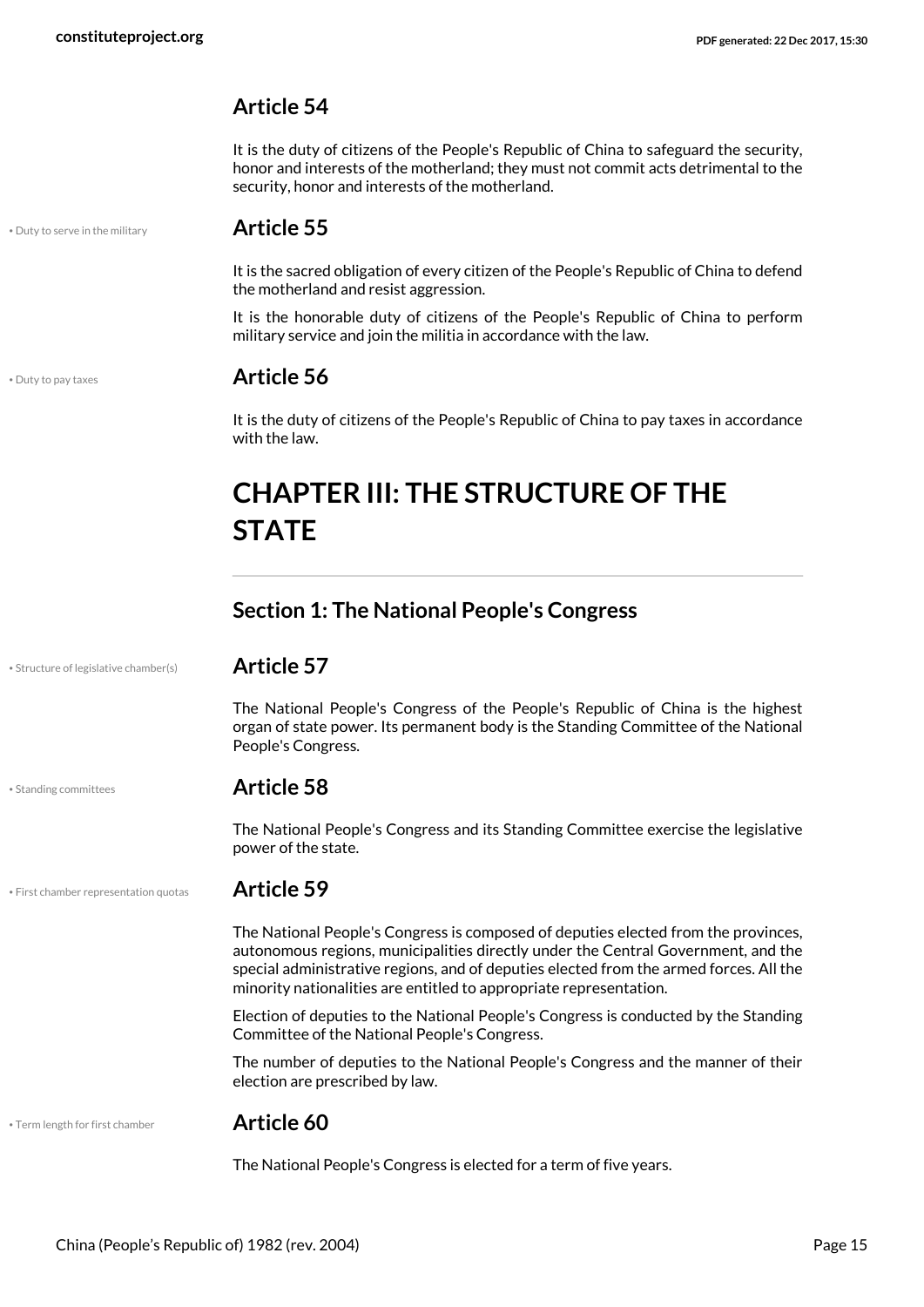Two months before the expiration of the term of office of a National People's Congress, its Standing Committee must ensure that the election of deputies to the succeeding National People's Congress is completed. Should exceptional circumstances prevent such an election, it may be postponed by decision of a majority vote of more than two-thirds of all those on the Standing Committee of the incumbent National People's Congress, and the term of office of the incumbent National People's Congress may be extended. The election of deputies to the succeeding National People's Congress must be completed within one year after the termination of such exceptional circumstances.

### • Extraordinary legislative sessions **Article 61** • Leader of first chamber

<span id="page-15-5"></span>• Scheduling of elections

<span id="page-15-1"></span>• Economic plans

<span id="page-15-0"></span>• Budget bills

• Head of government selection

<span id="page-15-4"></span><span id="page-15-2"></span>The National People's Congress meets in session once a year and is convened by its Standing Committee. A session of the National People's Congress may be convened at any time the Standing Committee deems this necessary, or when more than one-fifth of the deputies to the National People's Congress so propose.

When the National People's Congress meets, it elects a presidium to conduct its session.

#### **Article 62**

The National People's Congress exercises the following functions and powers:

- **1.** To amend the Constitution;
- **2.** To supervise the enforcement of the Constitution;
- **3.** To enact and amend basic statutes concerning criminal offenses, civil affairs, the state organs and other matters;
- **4.** To elect the President and the Vice-President of the People's Republic of China;
- <span id="page-15-3"></span>**5.** To decide on the choice of the Premier of the State Council upon nomination by the President of the People's Republic of China, and to decide on the choice of the Vice-Premiers, State Councilors, Ministers in charge of Ministries or Commissions and the Auditor-General and the Secretary-General of the State Council upon nomination by the Premier;
- **6.** To elect the Chairman of the Central Military Commission and, upon his nomination, to decide on the choice of the other members of the Central Military Commission;
- <span id="page-15-6"></span>**\*Supreme court selection <b>7.** To elect the President of the Supreme People's Court;
	- **8.** To elect the Procurator-General of the Supreme People's Procuratorate;
	- **9.** To examine and approve the plan for national economic and social development and the reports on its implementation;
		- **10.** To examine and approve the state budget and the report on its implementation;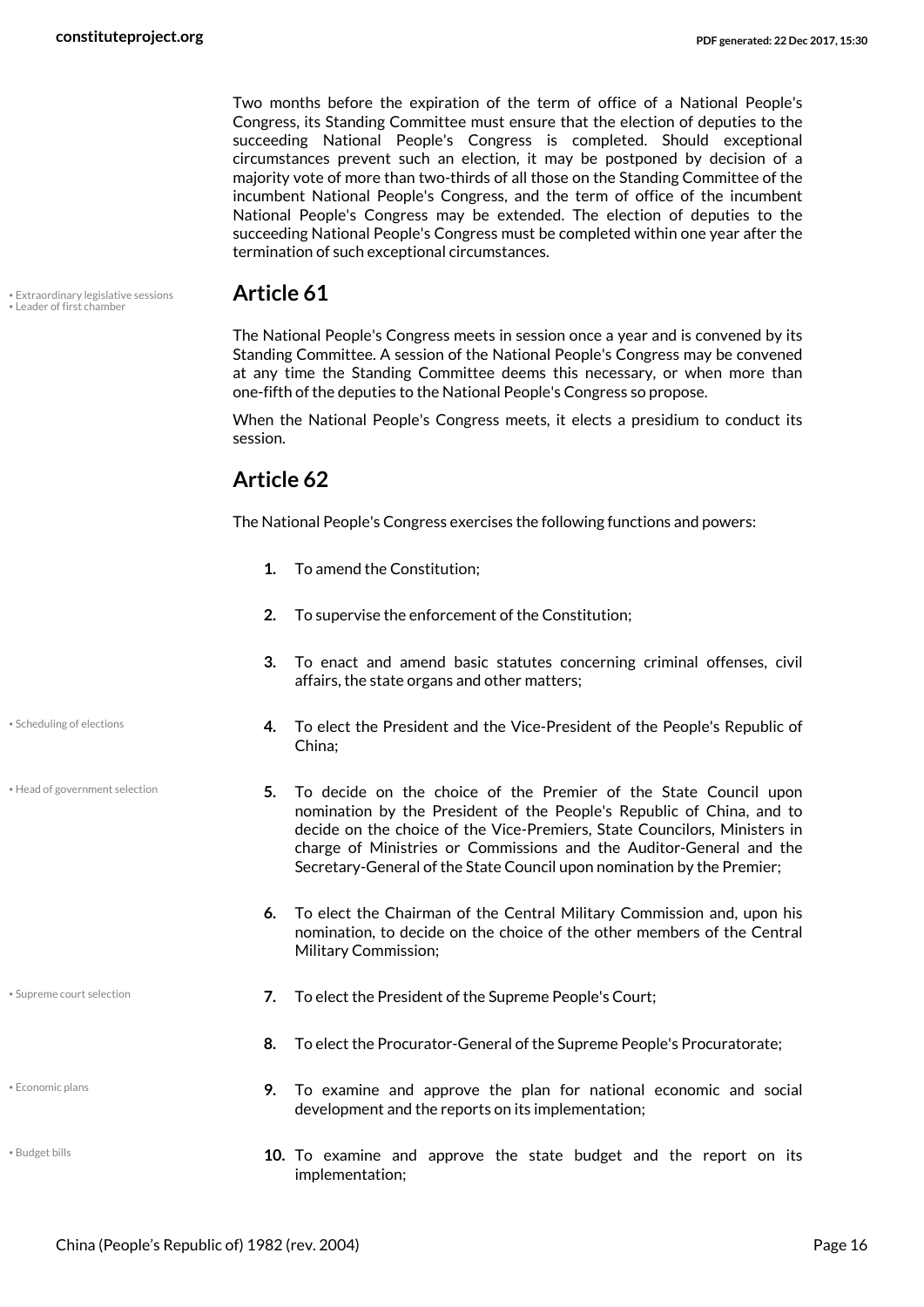- **11.** To alter or annul inappropriate decisions of the Standing Committee of the National People's Congress;
- **12.** To approve the establishment of provinces, autonomous regions, and municipalities directly under the Central Government;
- **13.** To decide on the establishment of special administrative regions and the systems to be instituted there;
- **14.** To decide on questions of war and peace; and
- **15.** To exercise such other functions and powers as the highest organ of state power should exercise.

<span id="page-16-2"></span>The National People's Congress has the power to recall or remove from office the following persons:

- <span id="page-16-3"></span>
- <span id="page-16-0"></span>• Cabinet removal • Head of government removal
- **Head of state removal <b>1.** The President and the Vice-President of the People's Republic of China;
	- **2.** The Premier, Vice-Premiers, State Councilors, Ministers in charge of Ministries or Commissions and the Auditor-General and the Secretary-General of the State Council;
	- **3.** The Chairman of the Central Military Commission and others on the commission;
	- **4.** The President of the Supreme People's Court; and
	- **5.** The Procurator-General of the Supreme People's Procuratorate.

#### **Article 64**

• Constitution amendment procedure

<span id="page-16-1"></span>Amendments to the Constitution are to be proposed by the Standing Committee of the National People's Congress or by more than one-fifth of the deputies to the National People's Congress and adopted by a majority vote of more than two-thirds of all the deputies to the Congress.

Statutes and resolutions are adopted by a majority vote of more than one-half of all the deputies to the National People's Congress.

#### <span id="page-16-4"></span>• Standing committees **Article 65**

The Standing Committee of the National People's Congress is composed of the following: the Chairman, the Vice-Chairmen, the Secretary-General and Members.

Minority nationalities are entitled to appropriate representation on the Standing Committee of the National People's Congress.

The National People's Congress elects, and has the power to recall, all those on its Standing Committee.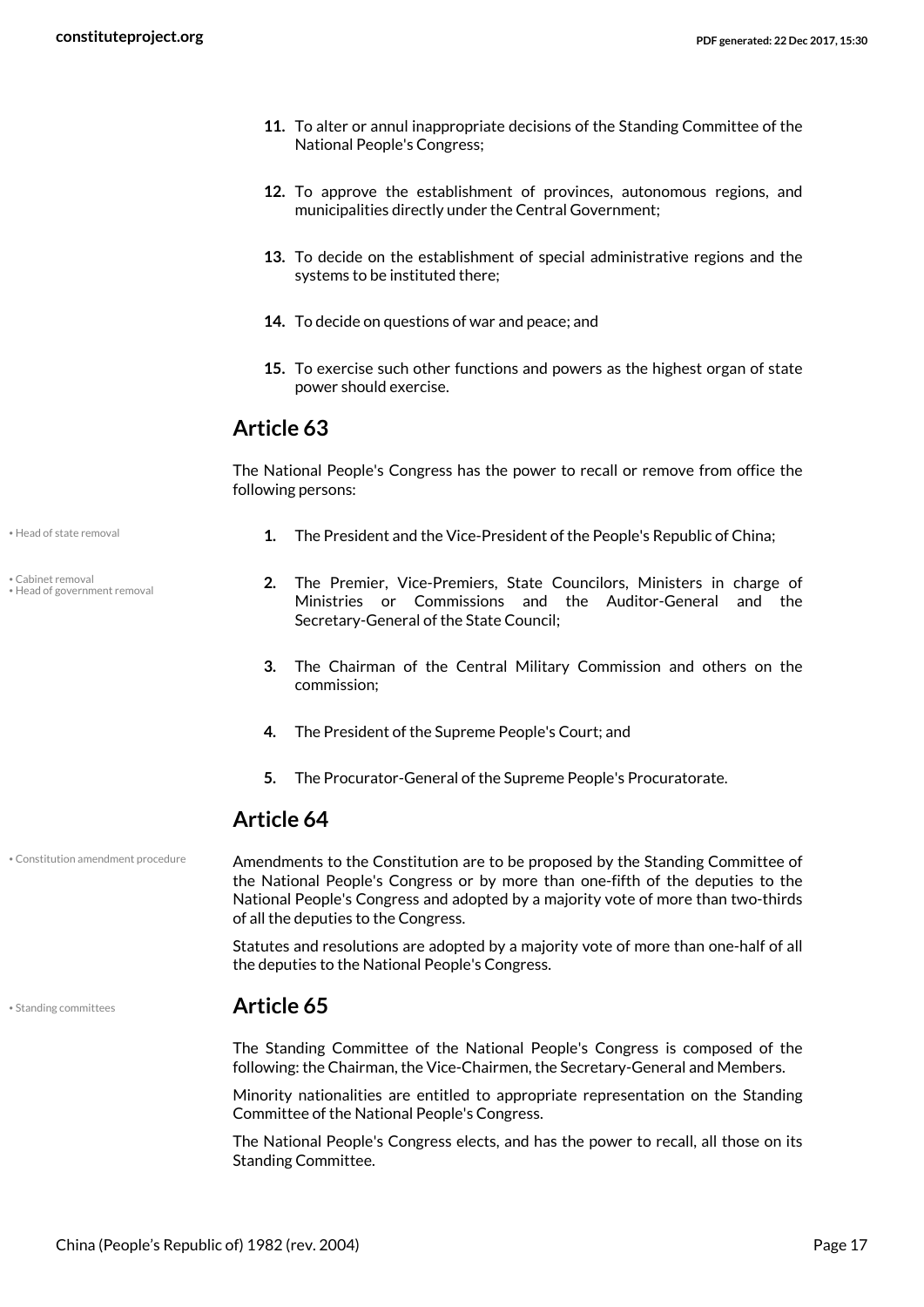No one on the Standing Committee of the National People's Congress shall hold any post in any of the administrative, judicial or procuratorial organs of the state.

#### **Article 66**

The Standing Committee of the National People's Congress is elected for the same term as the National People's Congress; it exercises its functions and powers until a new Standing Committee is elected by the succeeding National People's Congress.

The Chairman and Vice-Chairmen of the Standing Committee shall serve no more than two consecutive terms.

<span id="page-17-4"></span>• Standing committees **Article 67**

<span id="page-17-0"></span>The Standing Committee of the National People's Congress exercises the following functions and powers:

- 
- **Constitutional interpretation 1.** To interpret the Constitution and supervise its enforcement:
	- **2.** To enact and amend statutes with the exception of those which should be enacted by the National People's Congress;
	- **3.** To enact, when the National People's Congress is not in session, partial supplements and amendments to statutes enacted by the National People's Congress; provided that they do not contravene the basic principles of these statutes;
	- **4.** To interpret statutes;
	- **5.** To examine and approve, when the National People's Congress is not in session, partial adjustments to the plan for national economic and social development and to the state budget that prove necessary in the course of their implementation;
	- **6.** To supervise the work of the State Council, the Central Military Commission, the Supreme People's Court and the Supreme People's Procuratorate;
	- **7.** To annul those administrative rules and regulations, decisions or orders of the State Council that contravene the Constitution or the statutes;
	- **8.** To annul those local regulations or decisions of the organs of state power of provinces, autonomous regions and municipalities directly under the Central Government that contravene the Constitution, the statutes or the administrative rules and regulations;
	- **9.** To decide, when the National People's Congress is not in session, on the choice of Ministers in charge of Ministries or Commissions or the Auditor-General and the Secretary-General of the State Council upon nomination by the Premier of the State Council;

<span id="page-17-1"></span>• Economic plans

<span id="page-17-3"></span><span id="page-17-2"></span>• Federal review of subnational legislation • National vs subnational laws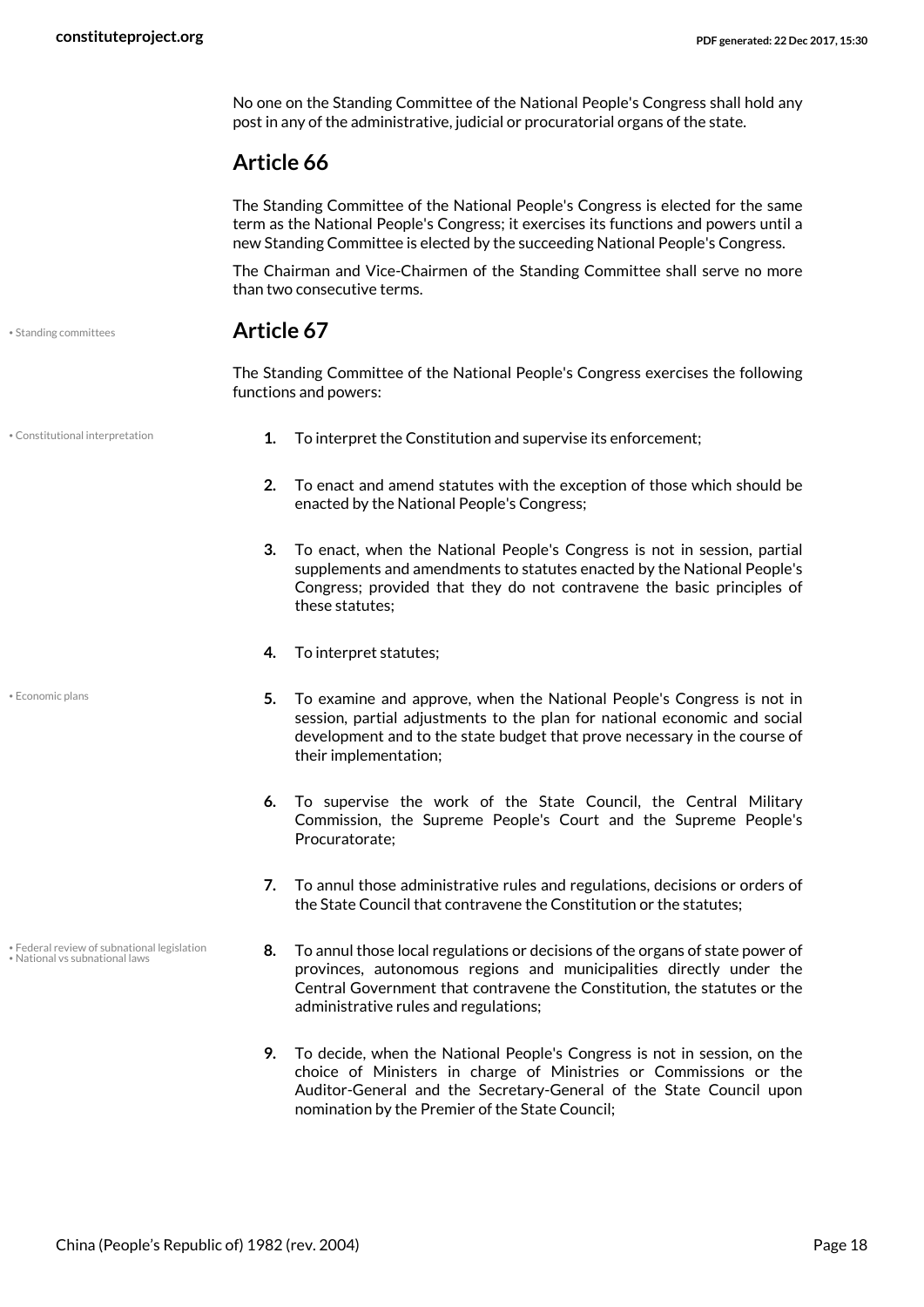<span id="page-18-0"></span>• Attorney general

<span id="page-18-6"></span>• International law • Treaty ratification

- <span id="page-18-2"></span>• International law • Power to declare/approve war
- <span id="page-18-1"></span>• Emergency provisions
- **10.** To decide, upon nomination by the Chairman of the Central Military Commission, on the choice of others on the commission, when the National People's Congress is not in session;
- <span id="page-18-5"></span><span id="page-18-4"></span>**11.** To appoint and remove the Vice-Presidents and judges of the Supreme People's Court, members of its Judicial Committee and the President of the Military Court at the suggestion of the President of the Supreme People's Court;
- **12.** To appoint and remove the Deputy Procurators-General and procurators of the Supreme People's Procuratorate, members of its Procuratorial Committee and the Chief Procurator of the Military Procuratorate at the request of the Procurator-General of the Supreme People's Procuratorate, and to approve the appointment and removal of the chief procurators of the people's procuratorates of provinces, autonomous regions and municipalities directly under the Central Government;
- **13.** To decide on the appointment and recall of plenipotentiary representatives abroad;
- **14.** To decide on the ratification and abrogation of treaties and important agreements concluded with foreign states;
- **15.** To institute systems of titles and ranks for military and diplomatic personnel and of other specific titles and ranks;
- **16.** To institute state medals and titles of honor and decide on their conferment;
- **17.** To decide on the granting of special pardons;
- <span id="page-18-3"></span>**18.** To decide, when the National People's Congress is not in session, on the proclamation of a state of war in the event of an armed attack on the country or in fulfillment of international treaty obligations concerning common defense against aggression;
- **19.** To decide on general mobilization or partial mobilization;
- **20.** To decide on entering the state of emergency throughout the country or in particular provinces, autonomous regions, or municipalities directly under the Central Government; and
- **21.** To exercise such other functions and powers as the National People's Congress may assign to it.

#### **Article 68**

The Chairman of the Standing Committee of the National People's Congress presides over the work of the Standing Committee and convenes its meetings. The Vice-Chairmen and the Secretary-General assist the Chairman in his work.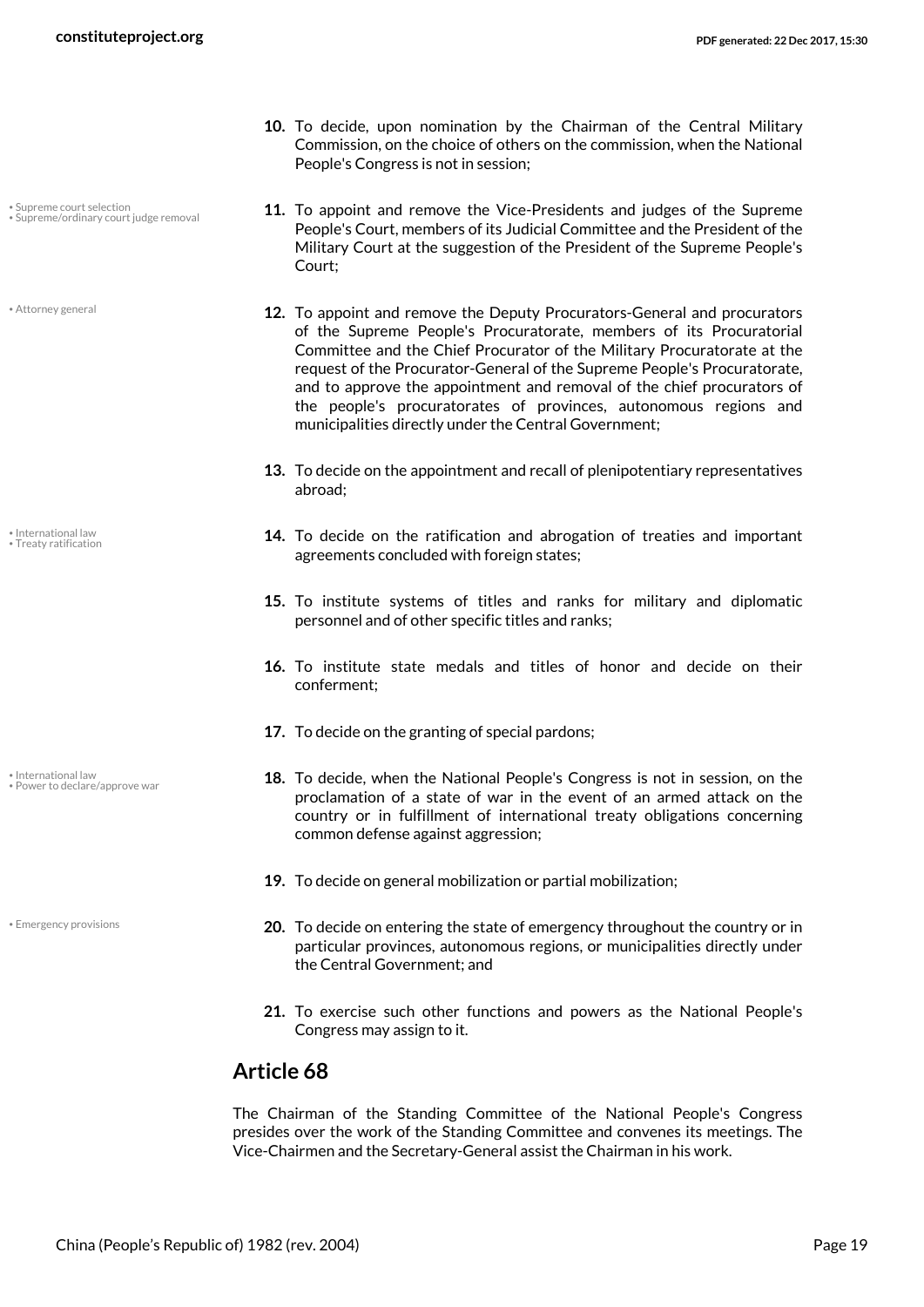Chairmanship meetings with the participation of the Chairman, Vice-Chairmen and Secretary-General handle the important day-to-day work of the Standing Committee of the National People's Congress.

#### **Article 69**

The Standing Committee of the National People's Congress is responsible to the National People's Congress and reports on its work to the Congress.

#### <span id="page-19-2"></span>• Legislative committees **Article 70**

The National People's Congress establishes a Nationalities Committee, a Law Committee, a Finance and Economic Committee, an Education, Science, Culture and Public Health Committee, a Foreign Affairs Committee, an Overseas Chinese Committee and such other special committees as are necessary. These special committees work under the direction of the Standing Committee of the National People's Congress when the Congress is not in session.

The special committees examine, discuss and draw up relevant bills and draft resolutions under the direction of the National People's Congress and its Standing Committee.

#### **Article 71**

The National People's Congress and its Standing Committee may, when they deem it necessary, appoint committees of inquiry into specific questions and adopt relevant resolutions in the light of their reports.

All organs of state, public organizations and citizens concerned are obliged to supply the necessary information to those committees of inquiry when they conduct investigations.

• Initiation of general legislation **Article 72**

<span id="page-19-1"></span>Deputies to the National People's Congress and all those on its Standing Committee have the right, in accordance with procedures prescribed by law, to submit bills and proposals within the scope of the respective functions and powers of the National People's Congress and its Standing Committee.

• Legislative oversight of the executive **Article 73**

<span id="page-19-3"></span>Deputies to the National People's Congress during its sessions, and all those on its Standing Committee during its meetings, have the right to address questions, in accordance with procedures prescribed by law, to the State Council or the ministries and commissions under the State Council, which must answer the questions in a responsible manner.

<span id="page-19-0"></span>

#### • Immunity of legislators **Article 74**

No deputy to the National People's Congress may be arrested or placed on criminal trial without the consent of the Presidium of the current session of the National People's Congress or, when the National People's Congress is not in session, without the consent of its Standing Committee.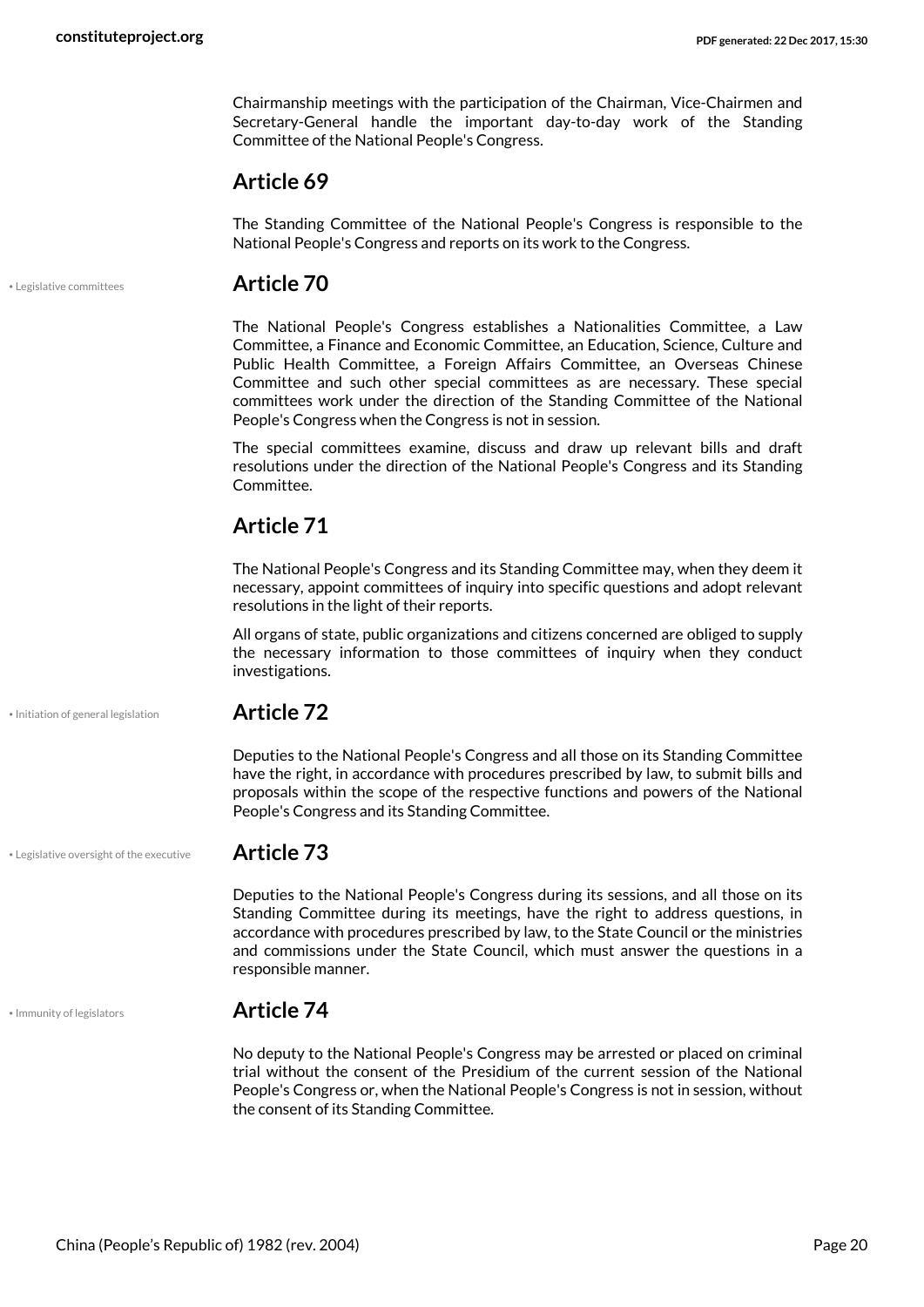#### • Immunity of legislators **Article 75**

<span id="page-20-10"></span>Deputies to the National People's Congress may not be called to legal account for their speeches or votes at its meetings.

#### **Article 76**

Deputies to the National People's Congress must play an exemplary role in abiding by the Constitution and the law and keeping state secrets and, in production and other work and their public activities, assist in the enforcement of the Constitution and the law.

Deputies to the National People's Congress should maintain close contact with the units and people which elected them, listen to and convey their opinions and demands and work hard to serve them.

• Removal of individual legislators **Article 77**

<span id="page-20-15"></span>Deputies to the National People's Congress are subject to the supervision of the units which elected them. The electoral units have the power, through procedures prescribed by law, to recall the deputies whom they elected.

#### **Article 78**

The organization and working procedures of the National People's Congress and its Standing Committee are prescribed by law.

#### <span id="page-20-0"></span>**Section 2: The President of the People's Republic of China**

## • Deputy executive **Article 79** • Name/structure of executive(s)

<span id="page-20-11"></span><span id="page-20-8"></span><span id="page-20-7"></span><span id="page-20-2"></span>The President and Vice-President of the People's Republic of China are elected by the National People's Congress.

<span id="page-20-9"></span>Citizens of the People's Republic of China who have the right to vote and to stand for election and who have reached the age of 45 are eligible for election as President or Vice-President of the People's Republic of China.

The term of office of the President and Vice-President of the People's Republic of China is the same as that of the National People's Congress, and they shall serve no more than two consecutive terms.

<span id="page-20-13"></span><span id="page-20-12"></span><span id="page-20-5"></span><span id="page-20-4"></span>The President of the People's Republic of China, in pursuance of decisions of the National People's Congress and its Standing Committee, promulgates statutes; appoints and removes the Premier, Vice-Premiers, State Councilors, Ministers in charge of Ministries or Commissions, and the Auditor-General and the Secretary-General of the State Council; confers state medals and titles of honor; issues orders of special pardons; proclaims entering of the state of emergency; proclaims a state of war; and issues mobilization orders.

<span id="page-20-1"></span>

- 
- Minimum age of head of state
- Head of state selection
- Eligibility for head of state Head of state term length
- Head of state term limits

<span id="page-20-3"></span>

- 
- Emergency provisions **Article 80** Name/structure of executive(s) Head of government removal
- <span id="page-20-6"></span>• Head of government selection • Head of state powers
- <span id="page-20-14"></span>• Power to pardon
- Power to declare/approve war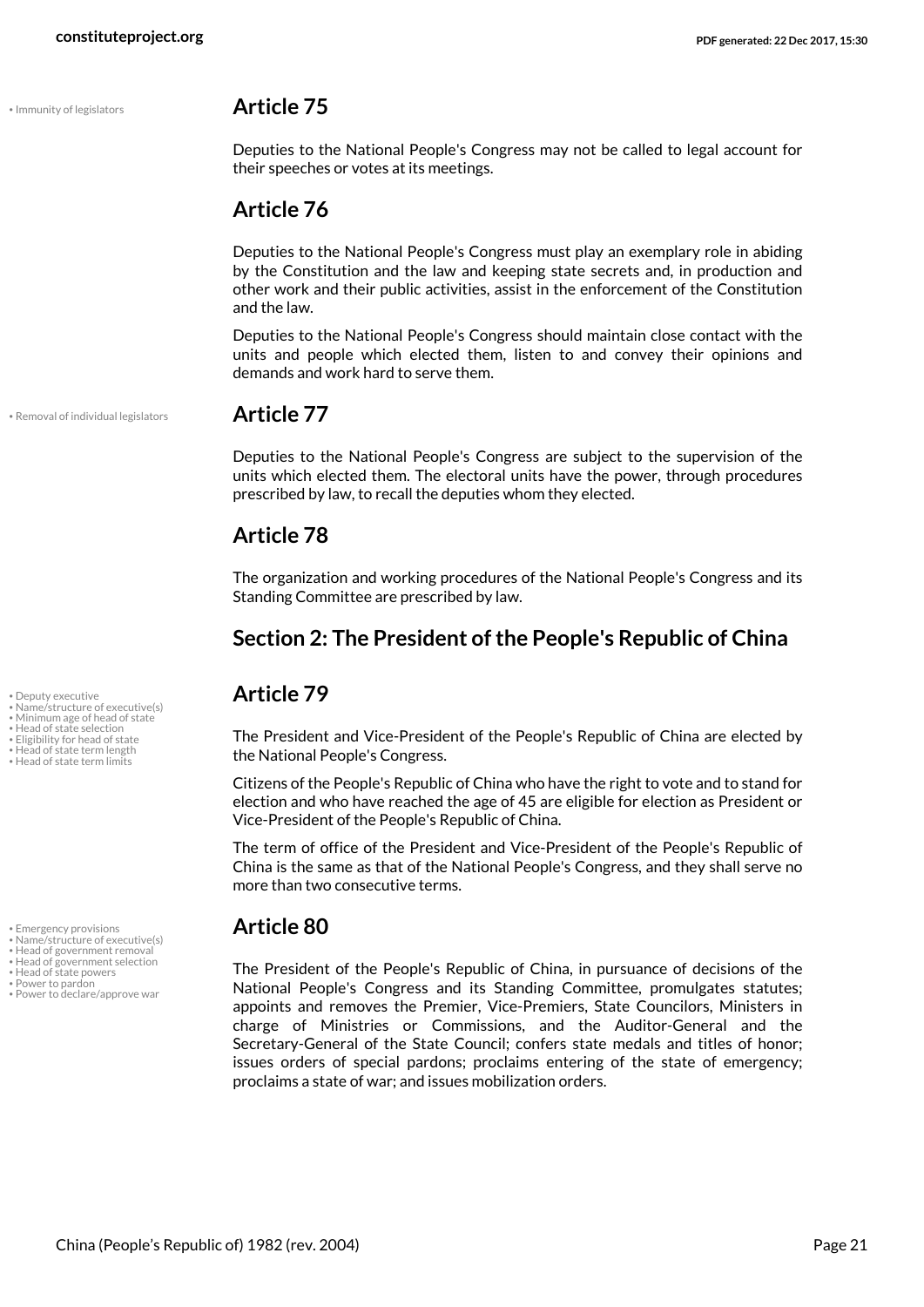<span id="page-21-4"></span>

| • Name/structure of executive(s)<br>$\bullet$ International law | <b>Article 81</b> |
|-----------------------------------------------------------------|-------------------|
|                                                                 |                   |

```
• Treaty ratification
```
<span id="page-21-1"></span>

#### • Deputy executive **Article 82**

with foreign states.

The Vice-President of the People's Republic of China assists the President in his work.

The President of the People's Republic of China, on behalf of the People's Republic of China, engages in activities involving State affairs and receives foreign diplomatic representatives and, in pursuance of decisions of the Standing Committee of the National People's Congress, appoints and recalls plenipotentiary representatives abroad, and ratifies and abrogates treaties and important agreements concluded

The Vice-President of the People's Republic of China may exercise such parts of the functions and powers of the President as the President may entrust to him.

#### **Article 83**

The President and Vice-President of the People's Republic of China exercise their functions and powers until the new President and Vice-President elected by the succeeding National People's Congress assume office.

#### • Head of state replacement **Article 84**

<span id="page-21-3"></span>In case the office of the President of the People's Republic of China falls vacant, the Vice-President succeeds to the office of President.

In case the office of the Vice-President of the People's Republic of China falls vacant, the National People's Congress shall elect a new Vice-President to fill the vacancy.

In the event that the offices of both the President and the Vice-President of the People's Republic of China fall vacant, the National People's Congress shall elect a new President and a new Vice-President. Prior to such election, the Chairman of the Standing Committee of the National People's Congress shall temporarily act as the President of the People's Republic of China.

#### • Establishment of cabinet/ministers **Section 3: The State Council**

#### <span id="page-21-2"></span><span id="page-21-0"></span>**Article 85**

The State Council, that is, the Central People's Government of the People's Republic of China, is the executive body of the highest organ of state power; it is the highest organ of state administration.

#### • Name/structure of executive(s) **Article 86**

<span id="page-21-5"></span>The State Council is composed of the following: the Premier, the Vice-Premiers, the State Councilors, the ministers in charge of ministries, the ministers in charge of commissions, the Auditor-General, and the Secretary-General.

The Premier has overall responsibility for the State Council.

The ministers have overall responsibility for the respective ministries or commissions under their charge. The organization of the State Council is prescribed by law.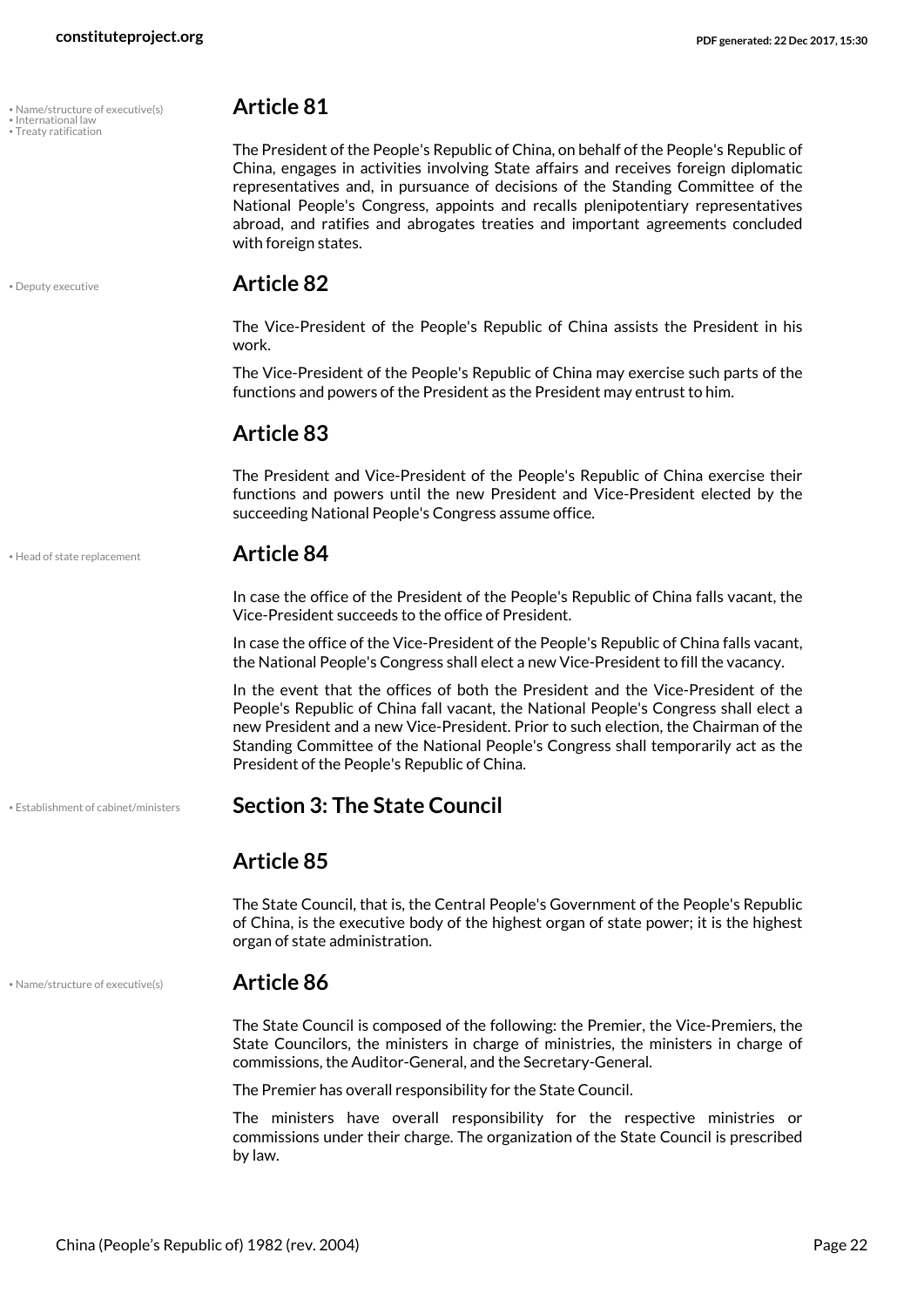• Head of government term length **Article 87** • Head of government term limits

<span id="page-22-3"></span><span id="page-22-2"></span>The term of office of the State Council is the same as that of the National People's Congress.

The Premier, Vice-Premiers and State Councilors shall serve no more than two consecutive terms.

#### **Article 88**

The Premier directs the work of the State Council. The Vice-Premiers and State Councilors assist the Premier in his work.

Executive meetings of the State Council are composed of the Premier, the Vice-Premiers, the State Councilors and the Secretary-General of the State Council.

The Premier convenes and presides over the executive meetings and plenary meetings of the State Council.

<span id="page-22-5"></span>

#### • Powers of cabinet **Article 89**

The State Council exercises the following functions and powers:

- **1.** To adopt administrative measures, enact administrative rules and regulations and issue decisions and orders in accordance with the Constitution and the statutes;
- 
- Initiation of general legislation

- <span id="page-22-1"></span><span id="page-22-0"></span>• Budget bills • Economic plans
- <span id="page-22-6"></span>• Reference to science
- <span id="page-22-4"></span>**2.** To submit proposals to the National People's Congress or its Standing Committee;
- **3.** To lay down the tasks and responsibilities of the ministries and commissions of the State Council, to exercise unified leadership over the work of the ministries and commissions and to direct all other administrative work of a national character that does not fall within the jurisdiction of the ministries and commissions;
- **4.** To exercise unified leadership over the work of local organs of state administration at different levels throughout the country, and to lay down the detailed division of functions and powers between the Central Government and the organs of state administration of provinces, autonomous regions and municipalities directly under the Central Government;
- **5.** To draw up and implement the plan for national economic and social development and the state budget;
- **6.** To direct and administer economic work and urban and rural development;
- **7.** To direct and administer the work concerning education, science, culture, public health, physical culture and family planning;
- **8.** To direct and administer the work concerning civil affairs, public security, judicial administration, supervision and other related matters;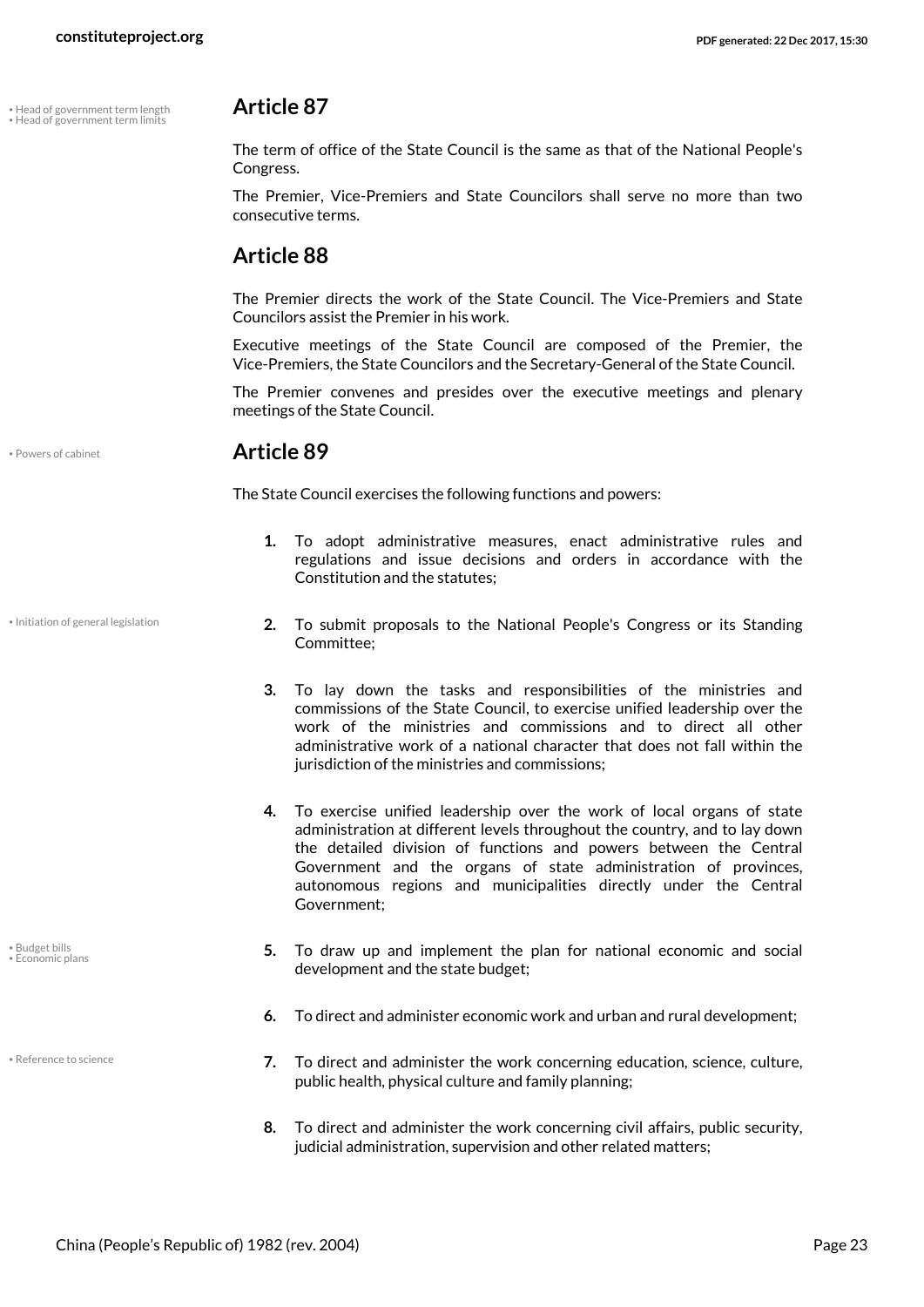- Foreign affairs representative
- <span id="page-23-3"></span><span id="page-23-2"></span>• International law • Treaty ratification
- <span id="page-23-1"></span>**9.** To conduct foreign affairs and conclude treaties and agreements with foreign states;
- **10.** To direct and administer the building of national defense;
- **11.** To direct and administer affairs concerning the nationalities and to safeguard the equal rights of minority nationalities and the right of autonomy of the national autonomous areas;
- **12.** To protect the legitimate rights and interests of Chinese nationals residing abroad and protect the lawful rights and interests of returned overseas Chinese and of the family members of Chinese nationals residing abroad;
- **13.** To alter or annul inappropriate orders, directives and regulations issued by the ministries or commissions;
- **14.** To alter or annul inappropriate decisions and orders issued by local organs of state administration at different levels;
- **15.** To approve the geographic division of provinces, autonomous regions and municipalities directly under the Central Government, and to approve the establishment and geographic division of autonomous prefectures, counties, autonomous counties and cities;
- **16.** In accordance with the provisions of law, to decide on entering the state of emergency in parts of provinces, autonomous regions, and municipalities directly under the Central Government;
- **17.** To examine and decide on the size of administrative organs and, in accordance with the law, to appoint, remove and train administrative officers, appraise their work and reward or punish them; and
- **18.** To exercise such other functions and powers as the National People's Congress or its Standing Committee may assign it.

The ministers in charge of ministries or commissions of the State Council are responsible for the work of their respective departments and convene and preside over their ministerial meetings or commission meetings that discuss and decide on major issues in the work of their respective departments.

The ministries and commissions issue orders, directives and regulations within the jurisdiction of their respective departments and in accordance with the statutes and the administrative rules and regulations, decisions and orders issued by the State Council.

<span id="page-23-0"></span>• Emergency provisions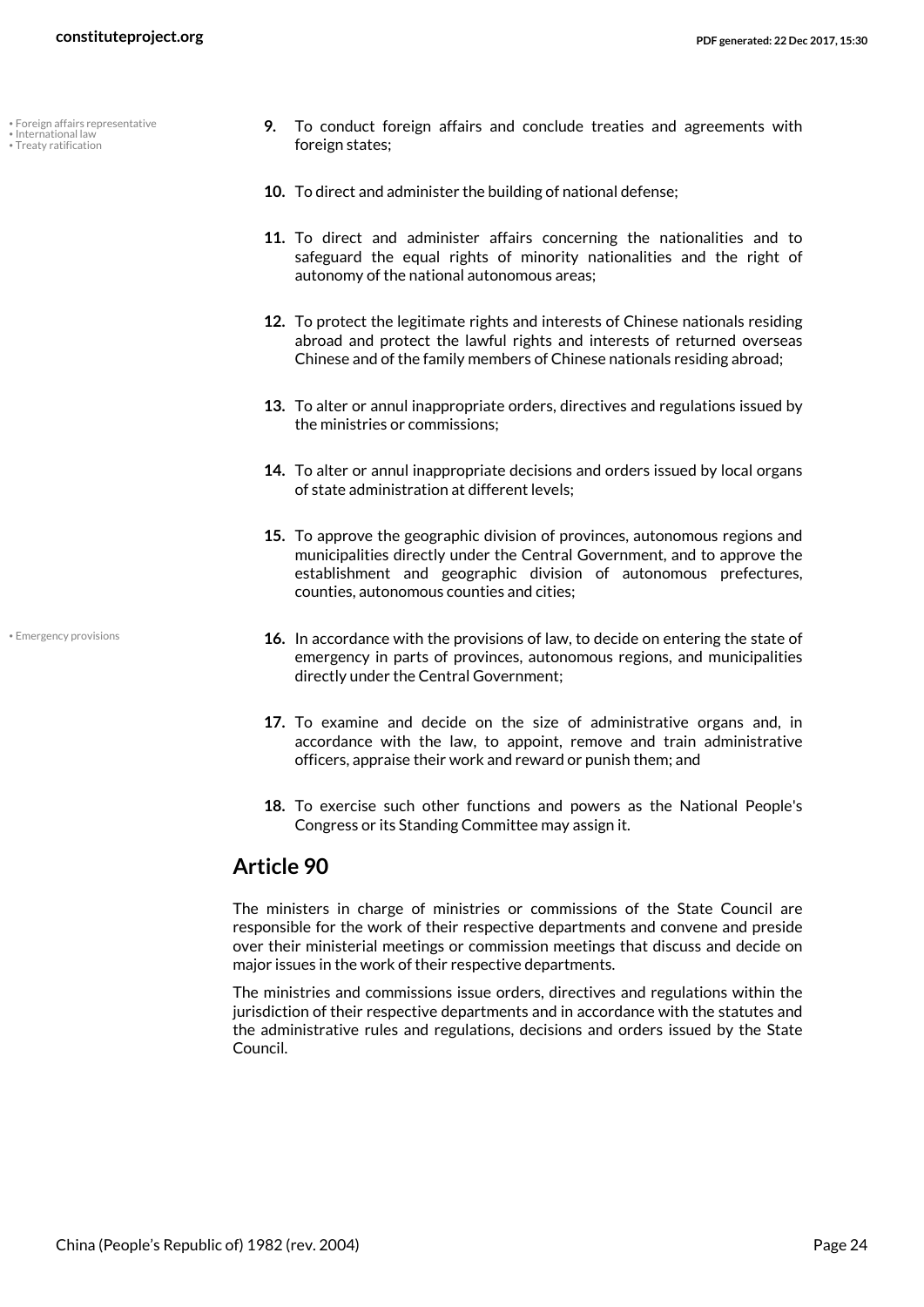The State Council establishes an auditing body to supervise through auditing the revenue and expenditure of all departments under the State Council and of the local governments at different levels, and those of the state financial and monetary organizations and of enterprises and undertakings.

Under the direction of the Premier of the State Council, the auditing body independently exercises its power to supervise through auditing in accordance with the law, subject to no interference by any other administrative organ or any public organization or individual.

#### • Legislative oversight of the executive **Article 92**

<span id="page-24-3"></span>The State Council is responsible, and reports on its work, to the National People's Congress or, when the National People's Congress is not in session, to its Standing Committee.

#### <span id="page-24-0"></span>**Section 4: The Central Military Commission**

#### • Designation of commander in chief **Article 93**

The Central Military Commission of the People's Republic of China directs the armed forces of the country.

The Central Military Commission is composed of the following: the Chairman, the Vice-Chairmen, and members.

The Chairman of the Central Military Commission has overall responsibility for the commission.

The term of office of the Central Military Commission is the same as that of the National People's Congress.

#### • Designation of commander in chief **Article 94**

<span id="page-24-2"></span>The Chairman of the Central Military Commission is responsible to the National People's Congress and its Standing Committee.

#### <span id="page-24-1"></span>**Section 5: The Local People's Congress and the Local People's Governments at Different Levels**

#### **Article 95**

People's congresses and people's governments are established in provinces, municipalities directly under the Central Government, counties, cities, municipal districts, townships, nationality townships and towns.

The organization of local people's congresses and local people's governments at different levels is prescribed by law.

Organs of self-government are established in autonomous regions, autonomous prefectures and autonomous counties. The organization and working procedures of organs of self-government are prescribed by law in accordance with the basic principles laid down in Sections V and VI of Chapter Three of the Constitution.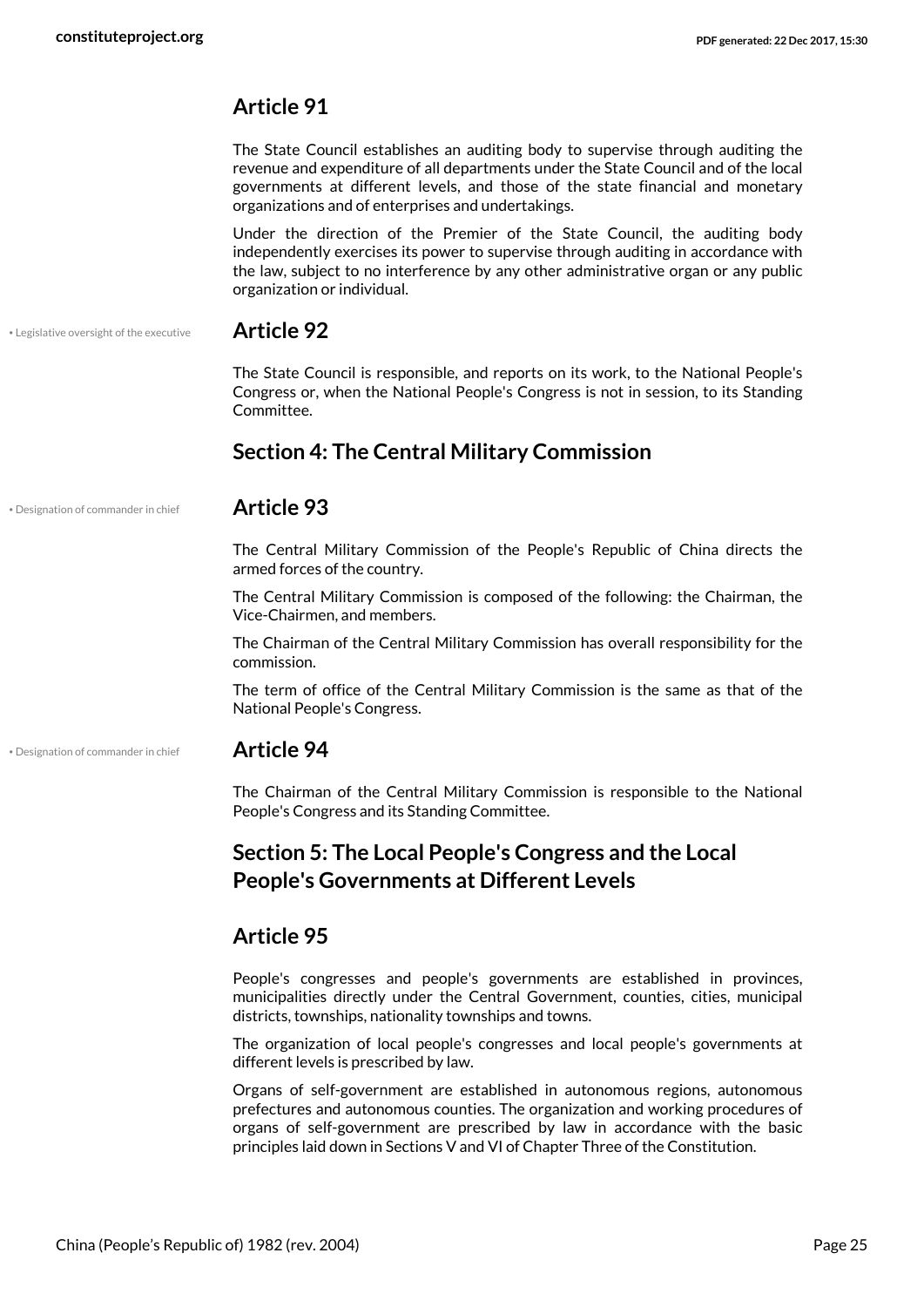• Subsidiary unit government **Article 96**

Local people's congresses at different levels are local organs of state power.

Local people's congresses at and above the county level establish standing committees.

<span id="page-25-0"></span>• Municipal government **Article 97** • Subsidiary unit government

Deputies to the people's congresses of provinces, municipalities directly under the Central Government, and cities divided into districts are elected by the people's congresses at the next lower level; deputies to the people's congresses of counties, cities not divided into districts, municipal districts, townships, nationality townships and towns are elected directly by their constituencies.

The number of deputies to local people's congresses at different levels and the manner of their election are prescribed by law.

#### **Article 98**

The term of office of the local people's congresses at various levels is five years.

#### • Subsidiary unit government **Article 99**

Local people's congresses at different levels ensure the observance and implementation of the Constitution, the statutes and the administrative rules and regulations in their respective administrative areas. Within the limits of their authority as prescribed by law, they adopt and issue resolutions and examine and decide on plans for local economic and cultural development and for development of public services.

Local people's congresses at and above the county level examine and approve the plans for economic and social development and the budgets of their respective administrative areas, and examine and approve reports on their implementation. They have the power to alter or annul inappropriate decisions of their own standing committees.

The people's congresses of nationality townships may, within the limits of their authority as prescribed by law, take specific measures suited to the peculiarities of the nationalities concerned.

#### • Subsidiary unit government **Article 100**

The people's congresses of provinces and municipalities directly under the Central Government, and their standing committees, may adopt local regulations, which must not contravene the Constitution, the statutes and the administrative rules and regulations, and they shall report such local regulations to the Standing Committee of the National People's Congress for the record.

#### • Subsidiary unit government **Article 101**

<span id="page-25-1"></span>At their respective levels, local people's congresses elect, and have the power to recall, governors and deputy governors, or mayors and deputy mayors, or heads and deputy heads of counties, districts, townships and towns.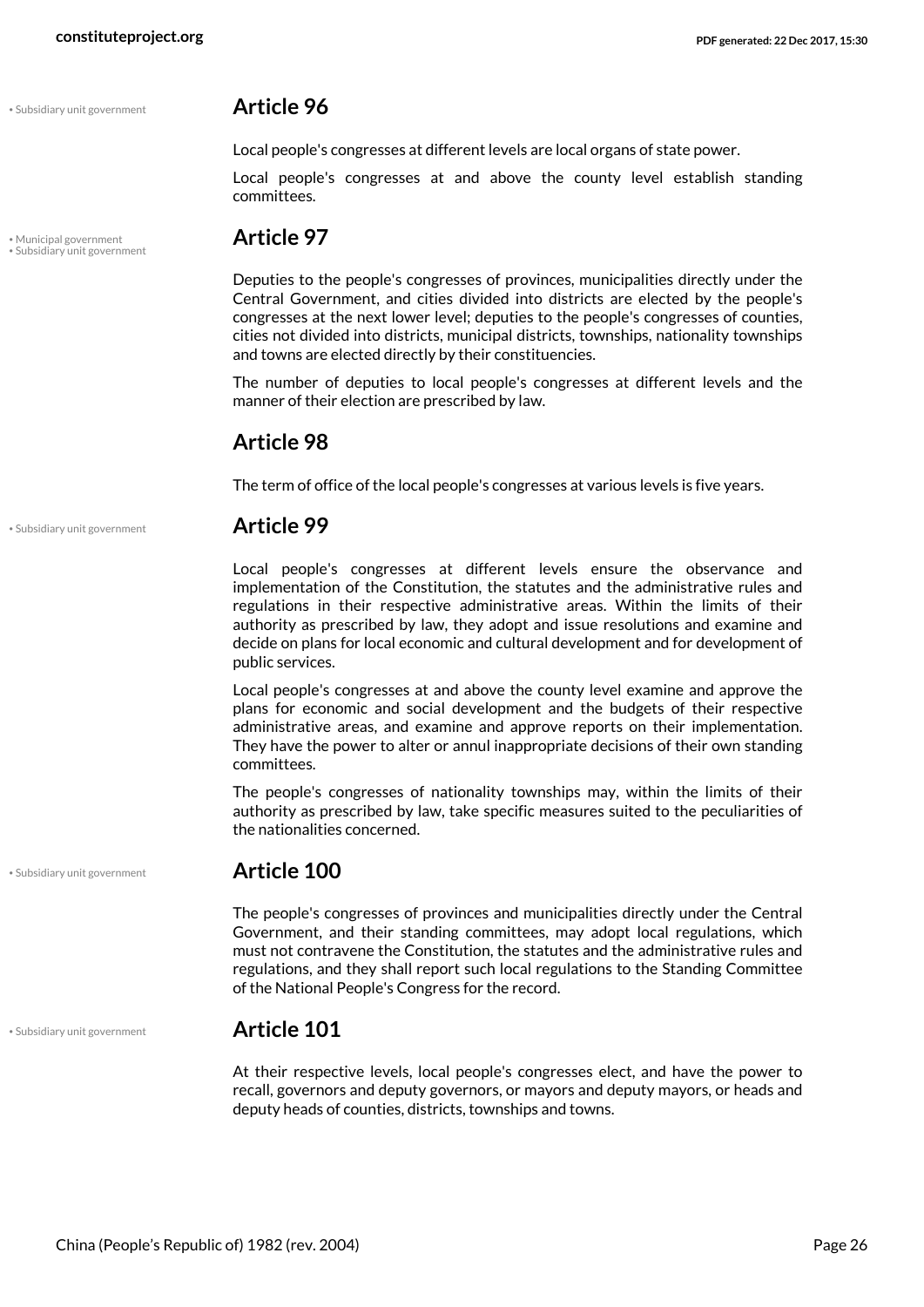Local people's congresses at and above the county level elect, and have the power to recall, presidents of people's courts and chief procurators of people's procuratorates at the corresponding level. The election or recall of chief procurators of people's procuratorates shall be reported to the chief procurators of the people's procuratorates at the next higher level for submission to the standing committees of the people's congresses at the corresponding level for approval.

#### **Article 102**

Deputies to the people's congresses of provinces, municipalities, directly under the Central Government and cities divided into districts are subject to supervision by the units which elected them; deputies to the people's congresses of counties, cities not divided into districts, municipal districts, townships, nationality townships and towns are subject to supervision by their constituencies.

The electoral units and constituencies which elect deputies to local people's congresses at different levels have the power, according to procedures prescribed by law, to recall deputies whom they elected.

#### **Article 103**

The standing committee of a local people's congress at and above the county level is composed of a chairman, vice-chairmen and members, and is responsible, and reports on its work, to the people's congress at the corresponding level.

The local people's congress at and above the county level elects, and has the power to recall, anyone on the standing committee of the people's congress at the corresponding level.

No one on the standing committee of a local people's congress at and above the county level shall hold any post in state administrative, judicial and procuratorial organs.

#### **Article 104**

The standing committee of a local people's congress at and above the county level discusses and decides on major issues in all fields of work in its administrative area; supervises the work of the people's government, people's court and people's procuratorate at the corresponding level; annuls inappropriate decisions and orders of the people's government at the corresponding level; annuls inappropriate resolutions of the people's congress at the next lower level; decides on the appointment and removal of functionaries of state organs within its jurisdiction as prescribed by law; and, when the people's congress at the corresponding level is not in session, recalls individual deputies to the people's congress at the next higher level and elects individual deputies to fill vacancies in that people's congress.

<span id="page-26-1"></span>Local people's governments at different levels are the executive bodies of local organs of state power as well as the local organs of state administration at the corresponding level.

Local people's governments at different levels practice the system of overall responsibility by governors, mayors, county heads, district heads, township heads and town heads.

<span id="page-26-0"></span>• Municipal government **Article 105** • Subsidiary unit government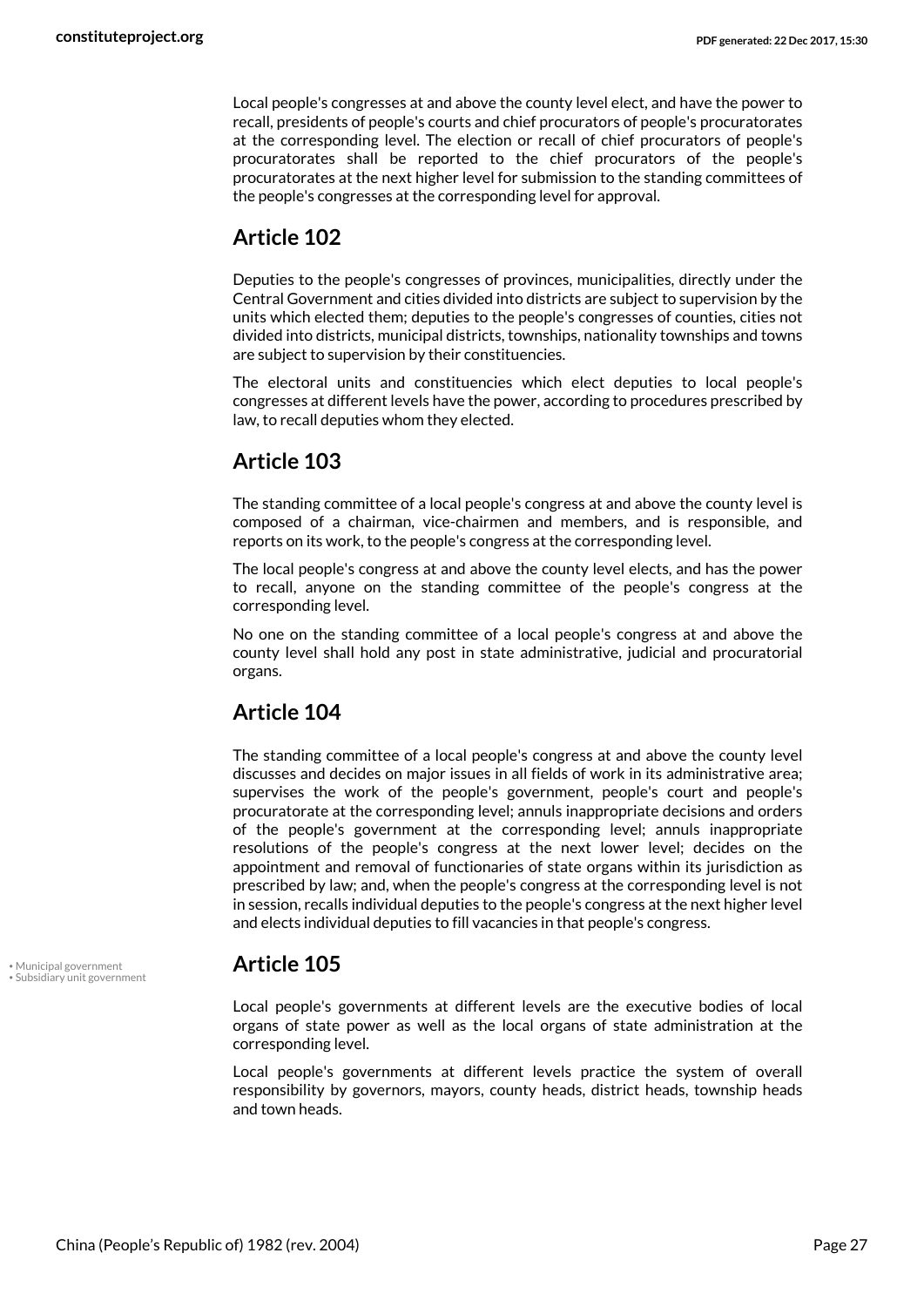The term of office of local people's governments at different levels is the same as that of the people's congresses at the corresponding level.

<span id="page-27-1"></span>Local people's governments at and above the county level, within the limits of their authority as prescribed by law, conduct the administrative work concerning the economy, education, science, culture, public health, physical culture, urban and rural development, finance, civil affairs, public security, nationalities affairs, judicial administration, supervision and family planning in their respective administrative areas; issue decisions and orders; appoint, remove and train administrative functionaries, appraise their work and reward or punish them.

People's governments of townships, nationality townships and towns carry out the resolutions of the people's congress at the corresponding level as well as the decisions and orders of the state administrative organs at the next higher level and conduct administrative work in their respective administrative areas.

People's governments of provinces and municipalities directly under the Central Government decide on the establishment and geographic division of townships, nationality townships and towns.

### **Article 108**

Local people's governments at and above the county level direct the work of their subordinate departments and of people's governments at lower levels, and have the power to alter or annul inappropriate decisions of their subordinate departments and people's governments at lower levels.

### **Article 109**

Auditing bodies are established by local people's governments at and above the county level. Local auditing bodies at different levels independently exercise their power to supervise through auditing in accordance with the law and are responsible to the people's government at the corresponding level and to the auditing body at the next higher level.

### **Article 110**

Local people's governments at different levels are responsible, and report on their work, to people's congresses at the corresponding level. Local people's governments at and above the county level are responsible, and report on their work, to the standing committee of the people's congress at the corresponding level when the congress is not in session.

Local people's governments at different levels are responsible, and report on their work, to the state administrative organs at the next higher level. Local people's governments at different levels throughout the country are state administrative organs under the unified leadership of the State Council and are subordinate to it

<span id="page-27-0"></span>• Municipal government **Article 107** • Subsidiary unit government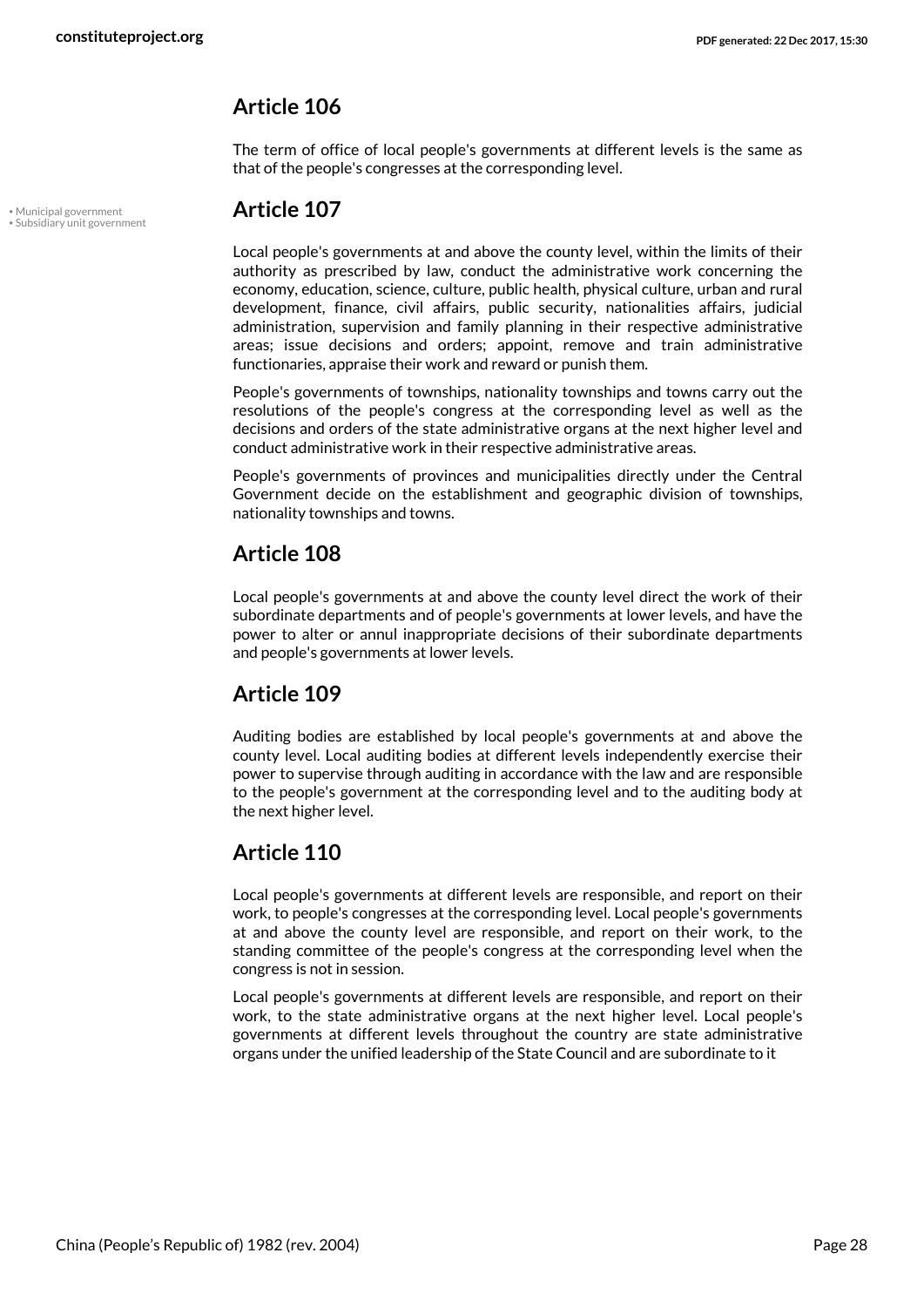The residents' committees and villagers' committees established among urban and rural residents on the basis of their place of residence are mass organizations of self-management at the grass-roots level. The chairman, vice-chairmen and members of each residents' or villagers' committee are elected by the residents. The relationship between the residents' and villagers' committees and the grass-roots organs of state power is prescribed by law.

The residents' and villagers' committees establish committees for people's mediation, public security, public health and other matters in order to manage public affairs and social services in their areas, mediate civil disputes, help maintain public order and convey residents' opinions and demands and make suggestions to the people's government.

### <span id="page-28-0"></span>**Section 6: The Organs of Self-Government of National Autonomous Areas**

#### **Article 112**

The organs of self-government of national autonomous areas are the people's congresses and people's governments of autonomous regions, autonomous prefectures and autonomous counties.

#### **Article 113**

In the people's congress of an autonomous region, prefecture or county, in addition to the deputies of the nationality or nationalities exercising regional autonomy in the administrative area, the other nationalities inhabiting the area are also entitled to appropriate representation.

The chairmanship and vice-chairmenships of the standing committee of the people's congress of an autonomous region, prefecture or county shall include a citizen or citizens of the nationality or nationalities exercising regional autonomy in the area concerned.

#### **Article 114**

The administrative head of an autonomous region, prefecture or county shall be a citizen of the nationality, or of one of the nationalities, exercising regional autonomy in the area concerned.

### **Article 115**

The organs of self-government of autonomous regions, prefectures and counties exercise the functions and powers of local organs of state as specified in Section V of Chapter III of the Constitution. At the same time, they exercise the right of autonomy within the limits of their authority as prescribed by the Constitution, the law of regional national autonomy and other laws, and implement the laws and policies of the state in the light of the existing local situation.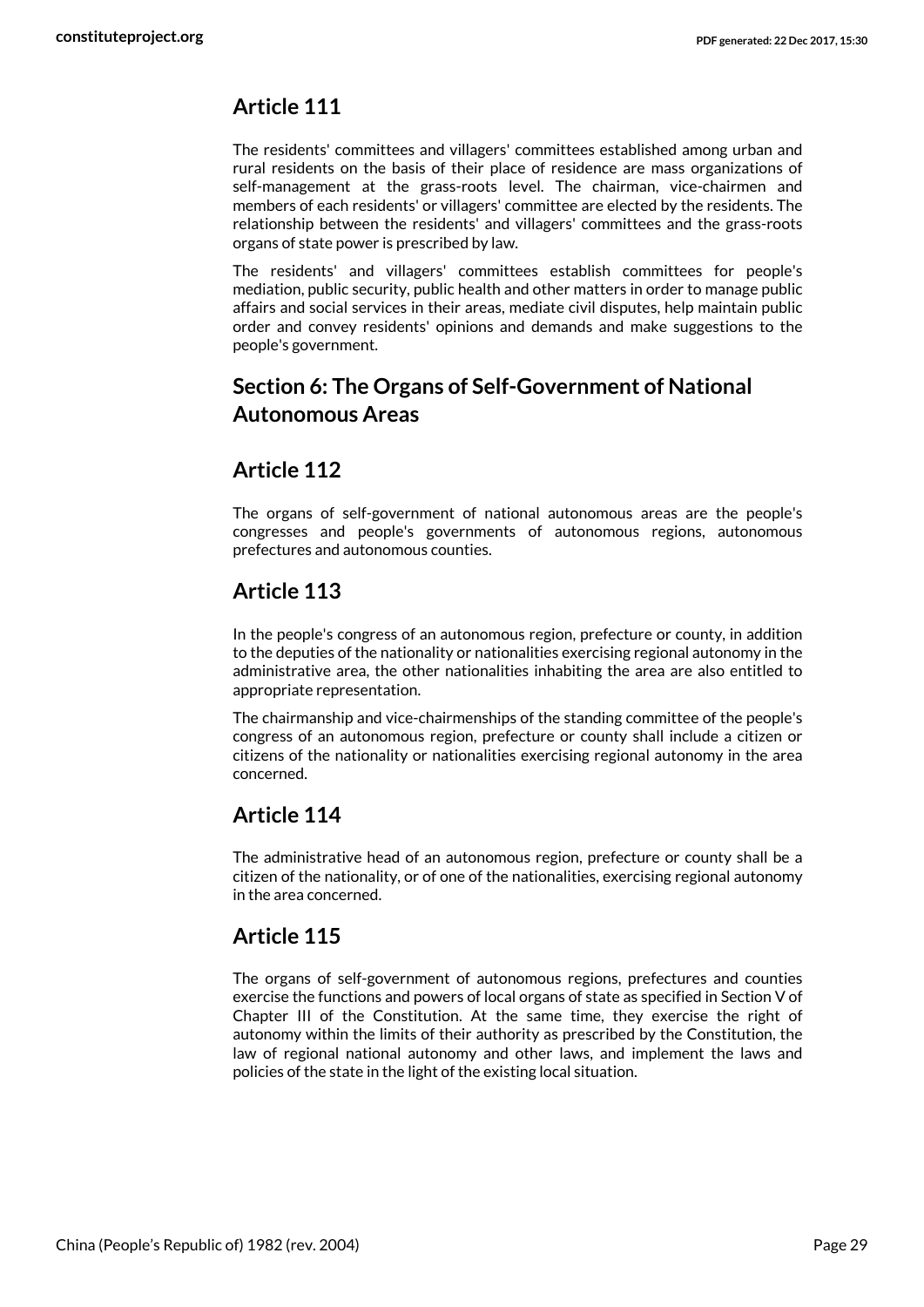People's congresses of national autonomous areas have the power to enact autonomy regulations and specific regulations in the light of the political, economic and cultural characteristics of the nationality or nationalities in the areas concerned. The autonomy regulations and specific regulations of autonomous regions shall be submitted to the Standing Committee of the National People's Congress for approval before they go into effect. Those of autonomous prefectures and counties shall be submitted to the standing committees of the people's congresses of provinces or autonomous regions for approval before they go into effect, and they shall be reported to the Standing Committee of the National People's Congress for the record.

#### **Article 117**

The organs of self-government of the national autonomous areas have the power of autonomy in administering the finances of their areas. All revenues accruing to the national autonomous areas under the financial system of the state shall be managed and used independently by the organs of self-government of those areas.

#### **Article 118**

The organs of self-government of the national autonomous areas independently arrange for and administer local economic development under the guidance of state plans. In developing natural resources and building enterprises in the national autonomous areas, the state shall give due consideration to the interests of those areas.

#### **Article 119**

The organs of self-government of the national autonomous areas independently administer educational, scientific, cultural, public health and physical culture affairs in their respective areas, sort out and protect the cultural legacy of the nationalities and work for the development and prosperity of their cultures.

#### **Article 120**

The organs of self-government of the national autonomous areas may, in accordance with the military system of the state and concrete local needs and with the approval of the State Council, organize local public security forces for the maintenance of public order.

#### **Article 121**

In performing their functions, the organs of self-government of the national autonomous areas, in accordance with the autonomy regulations of the respective areas, employ the spoken and written language or languages in common use in the locality.

#### • Provisions for wealth redistribution **Article 122**

<span id="page-29-0"></span>The state gives financial, material and technical assistance to the minority nationalities to accelerate their economic and cultural development.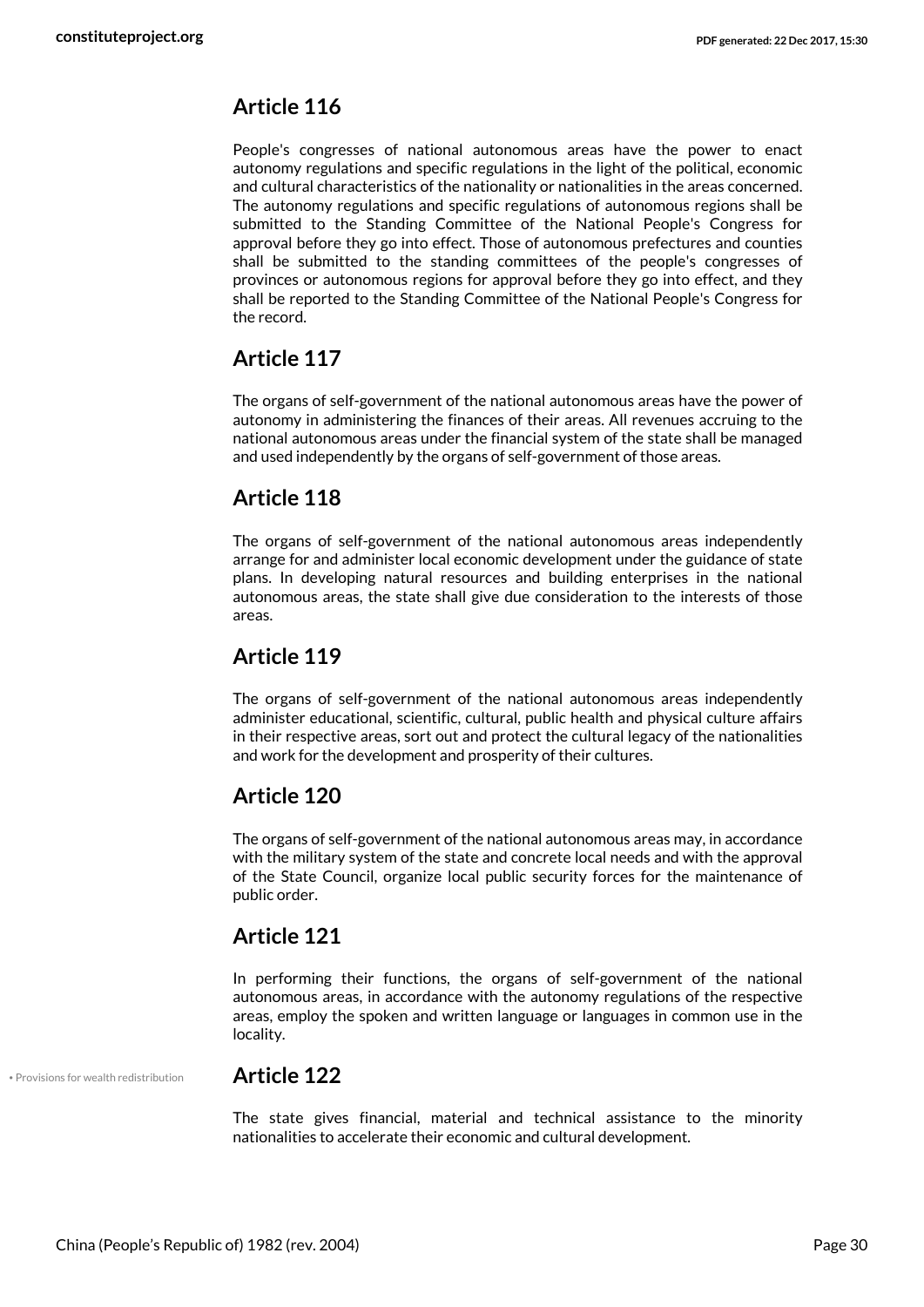The state helps the national autonomous areas train large numbers of cadres at different levels and specialized personnel and skilled workers of different professions and trades from among the nationality or nationalities in those areas.

### <span id="page-30-0"></span>**Section 7: The People's Courts and the People's Procuratorates**

#### **Article 123**

<span id="page-30-8"></span><span id="page-30-7"></span>The people's courts in the People's Republic of China are the judicial organs of the state.

## • Supreme court term length **Article 124** • Supreme court term limits • Establishment of military courts

<span id="page-30-6"></span>• Structure of the courts The People's Republic of China establishes the Supreme People's Court and the local people's courts at different levels, military courts and other special people's courts.

> <span id="page-30-2"></span>The term of office of the President of the Supreme People's Court is the same as that of the National People's Congress; he shall serve no more than two consecutive terms.

The organization of people's courts is prescribed by law.

## • Right to counsel **Article 125** • Right to public trial

All cases handled by the people's courts, except for those involving special circumstances as specified by law, shall be heard in public. The accused has the right of defense.

#### • Judicial independence **Article 126**

The people's courts shall, in accordance with the law, exercise judicial power independently and are not subject to interference by administrative organs, public organizations or individuals.

#### **Article 127**

The Supreme People's Court is the highest judicial organ.

The Supreme People's Court supervises the administration of justice by the local people's courts at different levels and by the special people's courts; people's courts at higher levels supervise the administration of justice by those at lower levels.

#### **Article 128**

The Supreme People's Court is responsible to the National People's Congress and its Standing Committee. Local people's courts at different levels are responsible to the organs of state power which created them.

#### <span id="page-30-1"></span>• Attorney general **Article 129**

The people's procuratorates of the People's Republic of China are state organs for legal supervision.

<span id="page-30-5"></span><span id="page-30-4"></span>

<span id="page-30-3"></span>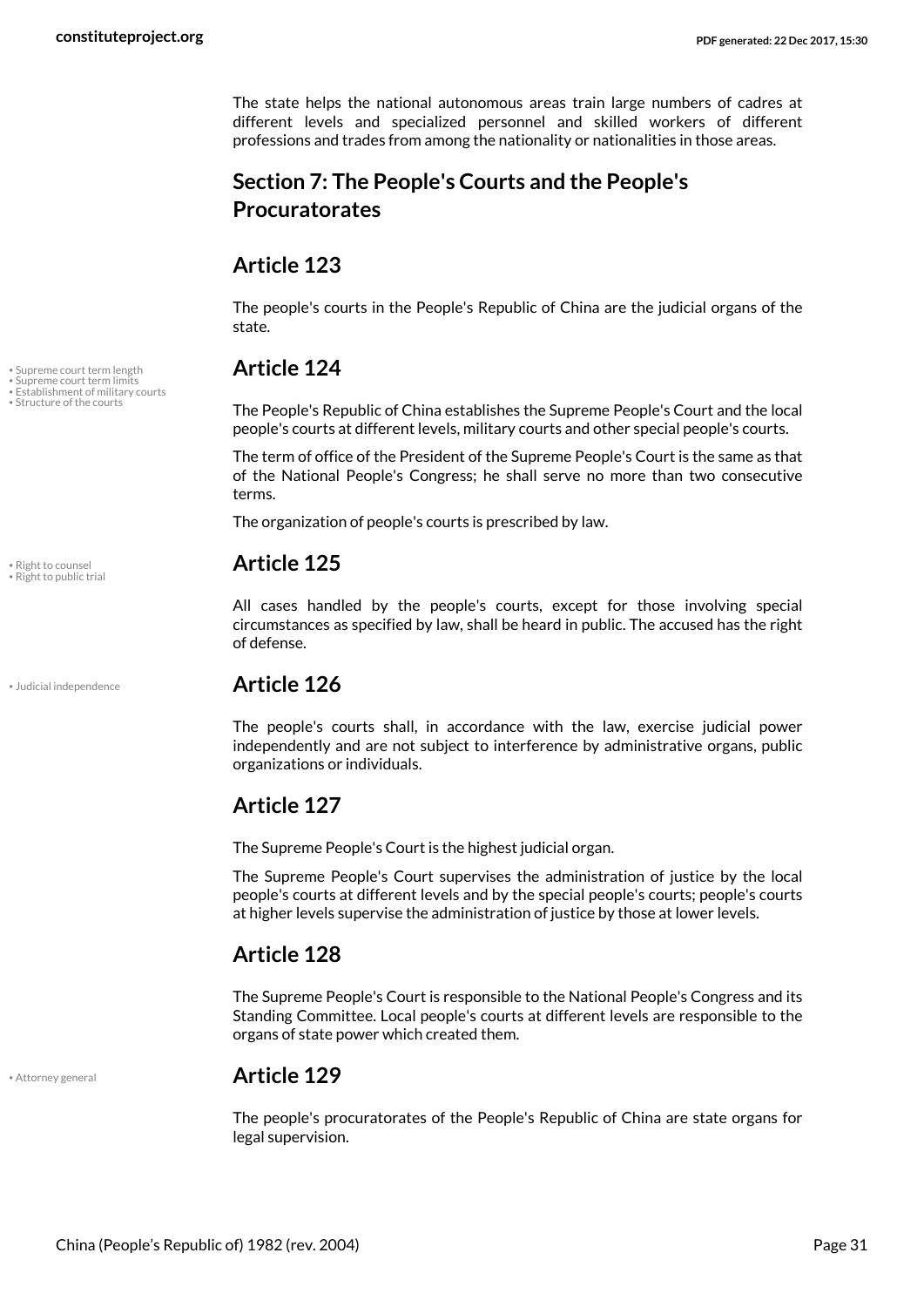The People's Republic of China establishes the Supreme People's Procuratorate and the local people's procuratorates at different levels, military procuratorates and other special people's procuratorates.

The term of office of the Procurator-General of the Supreme People's Procuratorate is the same as that of the National People's Congress; he shall serve no more than two consecutive terms.

The organization of people's procuratorates is prescribed by law.

#### **Article 131**

People's procuratorates shall, in accordance with the law, exercise procuratorial power independently and are not subject to interference by administrative organs, public organizations or individuals.

### **Article 132**

The Supreme People's Procuratorate is the highest procuratorial organ.

The Supreme People's Procuratorate directs the work of the local people's procuratorates at different levels and of the special people's procuratorates; people's procuratorates at higher levels direct the work of those at lower levels.

#### **Article 133**

The Supreme People's Procuratorate is responsible to the National People's Congress and its Standing Committee. Local people's procuratorates at different levels are responsible to the organs of state power at the corresponding levels which created them and to the people's procuratorates at the higher level.

#### • Trial in native language of accused **Article 134**

<span id="page-31-0"></span>Citizens of all nationalities have the right to use the spoken and written languages of their own nationalities in court proceedings. The people's courts and people's procuratorates should provide translation for any party to the court proceedings who is not familiar with the spoken or written languages in common use in the locality.

In an area where people of a minority nationality live in a compact community or where a number of nationalities live together, hearings should be conducted in the language or languages in common use in the locality; indictments, judgments, notices and other documents should be written, according to actual needs, in the language or languages in common use in the locality.

### **Article 135**

The people's courts, people's procuratorates and public security organs shall, in handling criminal cases, divide their functions, each taking responsibility for its own work, and they shall coordinate their efforts and check each other to ensure correct and effective enforcement of law.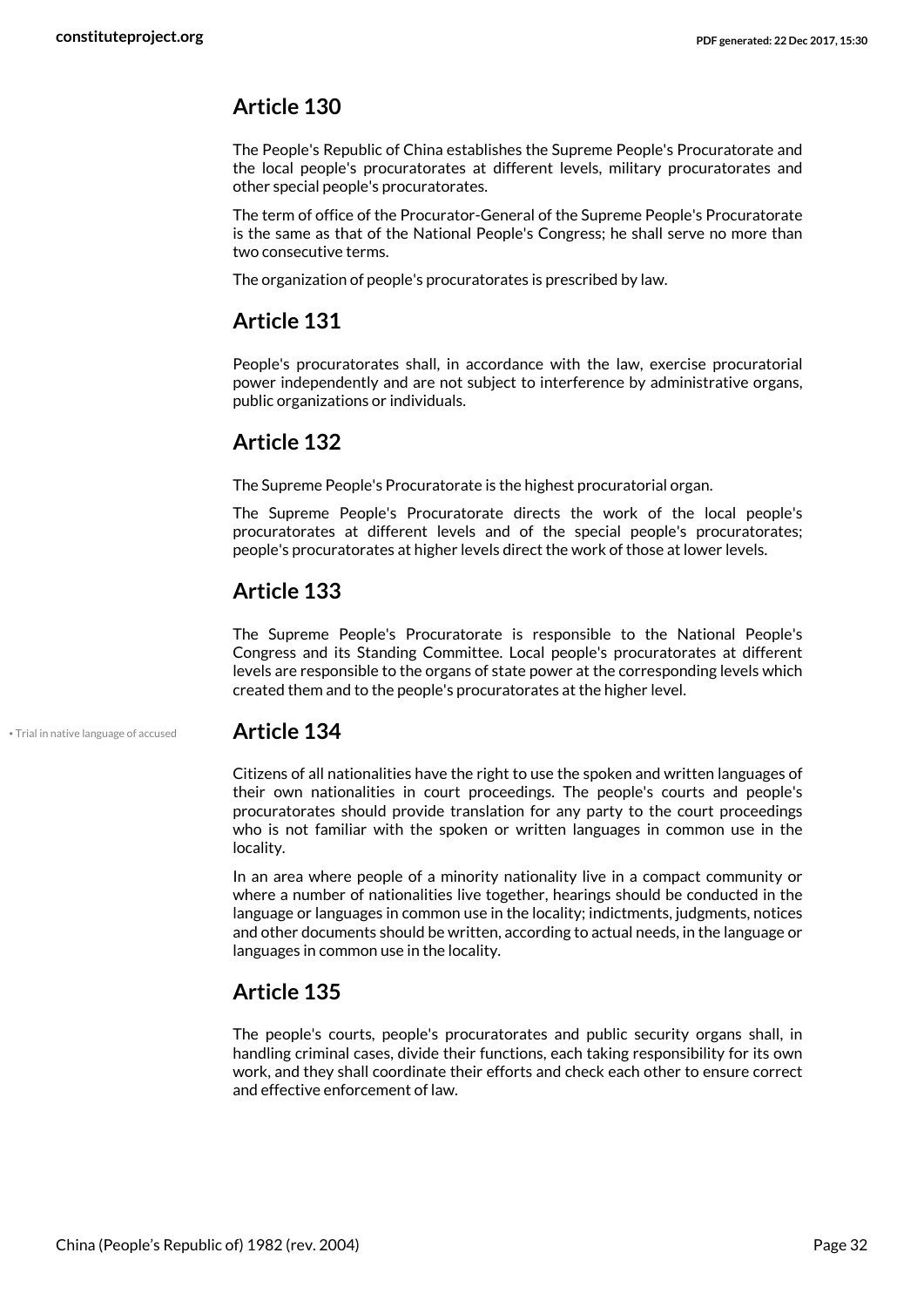## <span id="page-32-0"></span>**CHAPTER IV: THE NATIONAL FLAG, THE NATIONAL ANTHEM, THE NATIONAL EMBLEM AND THE CAPITAL**

#### **Article 136**

<span id="page-32-3"></span>

<span id="page-32-1"></span>• National anthem

• National flag **the Stars** The national flag of the People's Republic of China is a red flag with five stars. The National Anthem of the People's Republic of China is the "March of the Volunteers."

### **Article 137**

The national emblem of the People's Republic of China is Tian'anmen in the center illuminated by five stars and encircled by ears of grain and a cogwheel.

<span id="page-32-2"></span>

#### • National capital **Article 138**

The capital of the People's Republic of China is Beijing.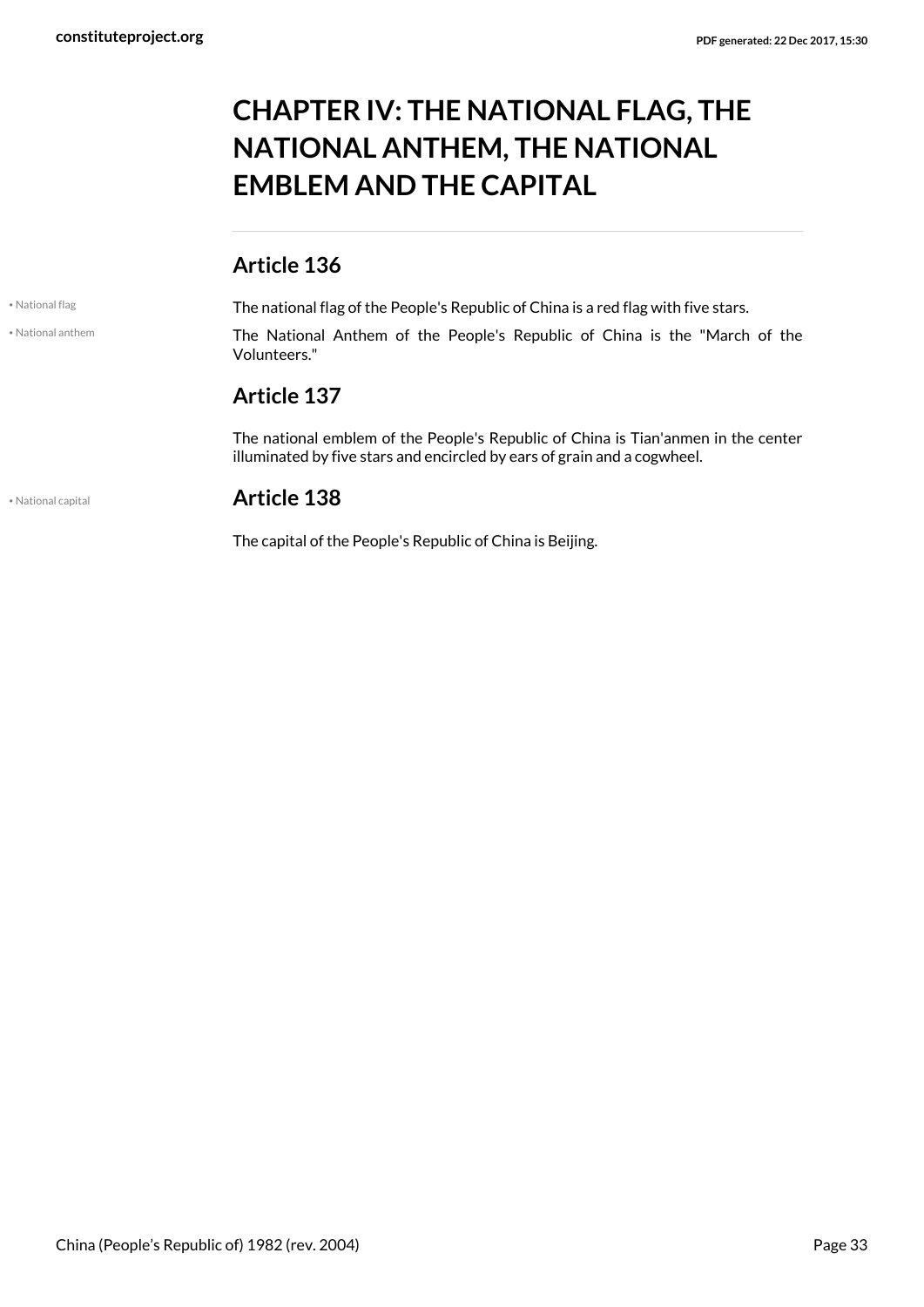### **Topic index**

| A |                                                                                                                  |
|---|------------------------------------------------------------------------------------------------------------------|
|   |                                                                                                                  |
| B |                                                                                                                  |
|   |                                                                                                                  |
|   |                                                                                                                  |
| C |                                                                                                                  |
|   |                                                                                                                  |
|   |                                                                                                                  |
|   |                                                                                                                  |
|   |                                                                                                                  |
| D |                                                                                                                  |
|   |                                                                                                                  |
|   |                                                                                                                  |
|   |                                                                                                                  |
|   | Duty to pay taxes experience in the control of the control of the control of the control of the control of the c |
|   |                                                                                                                  |
|   |                                                                                                                  |
| E |                                                                                                                  |
|   |                                                                                                                  |
|   |                                                                                                                  |
|   |                                                                                                                  |
|   |                                                                                                                  |
|   |                                                                                                                  |
|   |                                                                                                                  |
|   |                                                                                                                  |
|   |                                                                                                                  |
| F |                                                                                                                  |
|   |                                                                                                                  |
|   |                                                                                                                  |
|   |                                                                                                                  |
|   |                                                                                                                  |
|   |                                                                                                                  |
|   |                                                                                                                  |
|   |                                                                                                                  |
|   |                                                                                                                  |
| G |                                                                                                                  |
|   |                                                                                                                  |
|   |                                                                                                                  |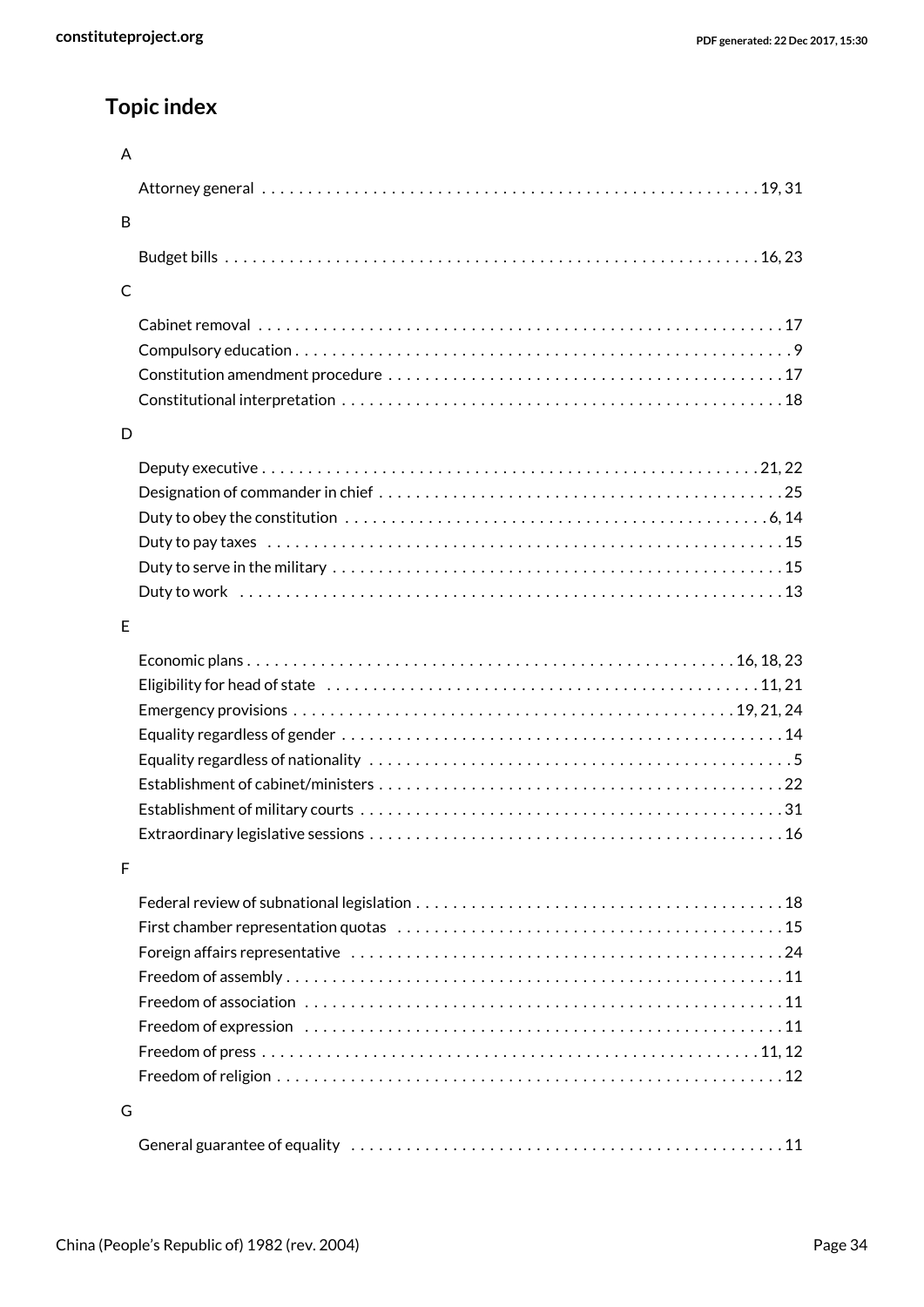| I            |                                                                                                              |
|--------------|--------------------------------------------------------------------------------------------------------------|
|              |                                                                                                              |
|              |                                                                                                              |
|              |                                                                                                              |
|              |                                                                                                              |
| J            |                                                                                                              |
|              |                                                                                                              |
|              |                                                                                                              |
| L            |                                                                                                              |
|              |                                                                                                              |
|              |                                                                                                              |
|              |                                                                                                              |
| M            |                                                                                                              |
|              |                                                                                                              |
|              |                                                                                                              |
|              |                                                                                                              |
|              |                                                                                                              |
|              |                                                                                                              |
| $\mathsf{N}$ |                                                                                                              |
|              | Name/structure of executive(s) $\dots\dots\dots\dots\dots\dots\dots\dots\dots\dots\dots\dots\dots\dots\dots$ |
|              |                                                                                                              |
|              |                                                                                                              |
|              |                                                                                                              |
|              |                                                                                                              |
| O            |                                                                                                              |
|              |                                                                                                              |
|              |                                                                                                              |
|              |                                                                                                              |

P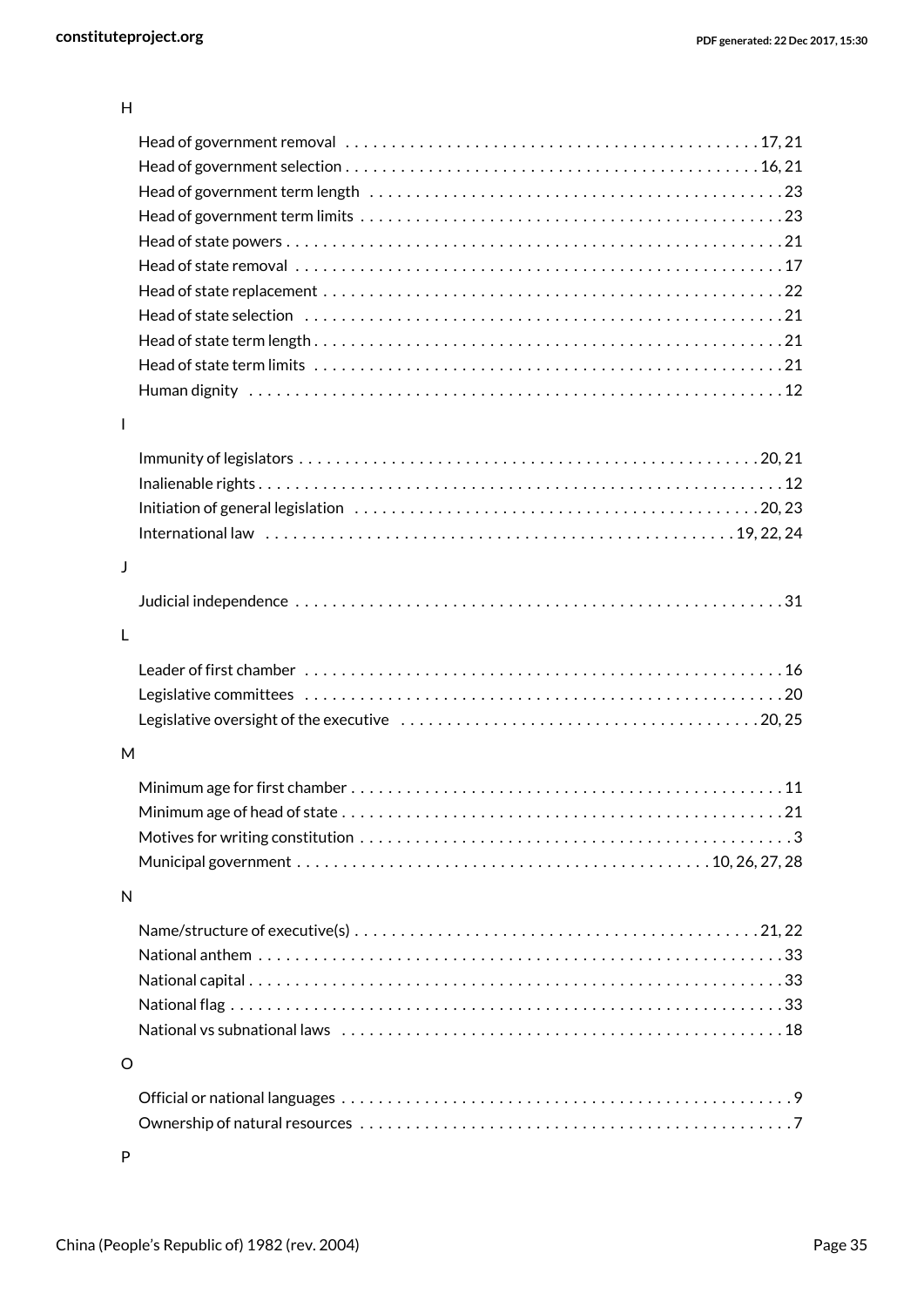#### R

#### S